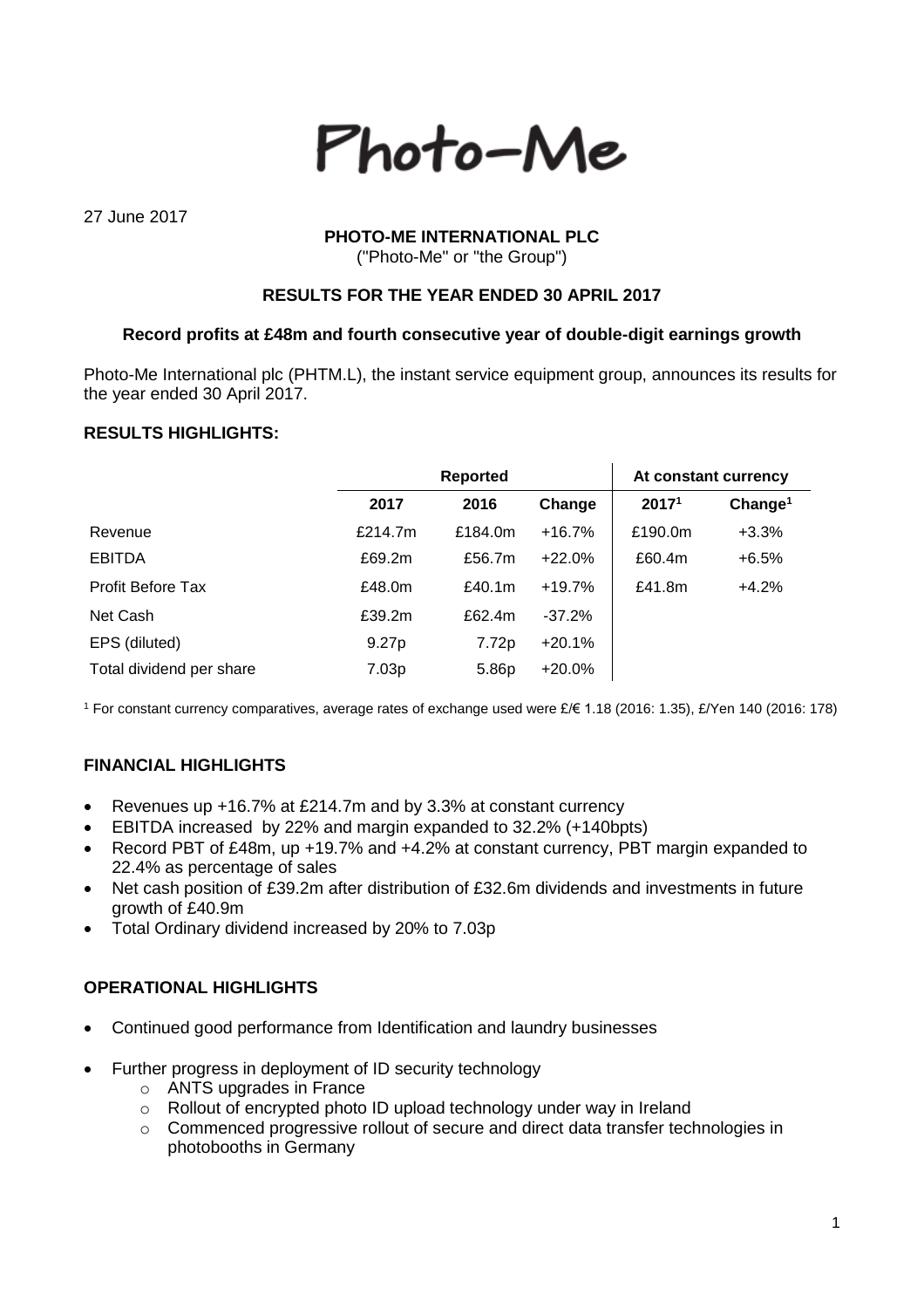- Expansion of laundry business continued in line with the Group's target of 6,000 units by 2020
	- o 3,251 units deployed in France, Ireland, Belgium, Portugal and the UK
	- $\circ$  50 Launderette shops opened as at 30 April 2017, including first shop in Japan
	- $\circ$  Launch of reduced footprint Revolution units, Compact and Mini formats, targeting Far East market, constrained by physical space
- Strengthened market position in digital printing segment
	- o Acquisition of ASDA photo division in October 2016
	- o Next generation, social-media-enabled kiosks designed by Philippe Starck delivering enhanced returns
- Continued investment in innovation for future growth focused on
	- $\circ$  Complementary products and technologies with multiple applications across estate
	- o Continued development of proprietary security biometric identification solutions
	- o Ongoing refurbishment and upgrade to support market leading position

#### **Commenting on the results,** Serge Crasnianski, CEO, said:

"2017 has been another year of progress, reflected in record profits and our fourth consecutive year of double-digit earnings growth. The expansion of our laundry business and the ongoing investment and deployment of our integrated identification technologies have remained a key focus and we have made excellent progress in these areas.

Looking ahead, the Group will remain focused on driving profitability from our existing estate and continue investing in new and complementary products to extend the suite of services available through our established instant service equipment network. In a context of general uncertainty, particularly in the UK, the Board anticipates another year of consistent underlying progress."

This announcement contains inside information as defined in Article 7 of the Market Abuse Regulation No. 596/2014 ("MAR"). Upon the publication of this announcement, this inside information is now considered to be in the public domain.

### **Enquiries:**

Serge Crasnianski, CEO Gabriel Pirona, CFO

**Photo-Me International +44 (0) 1372 453 399 /** [ir@photo-me.co.uk](mailto:ir@photo-me.co.uk)

Wendy Baker/ Emily Dillon

**Hudson Sandler LLP (Financial PR) +44 (0) 20 7796 4133 /** [photo-me@hudsonsandler.com](mailto:photo-me@hudsonsandler.com)

An interview with Serge Crasnianski, CEO, and Gabriel Pirona, CFO, commenting on the final results is available to view at [www.photo-me.com](http://www.photo-me.com/) or available [here.](https://www.brrmedia.co.uk/broadcasts-embed/5950c802b4e6d868bdbac2b8/event?popup=true)

An audio webcast of the analyst and investor presentation will be available to download later today at [www.photo-me.com](http://www.photo-me.com/) .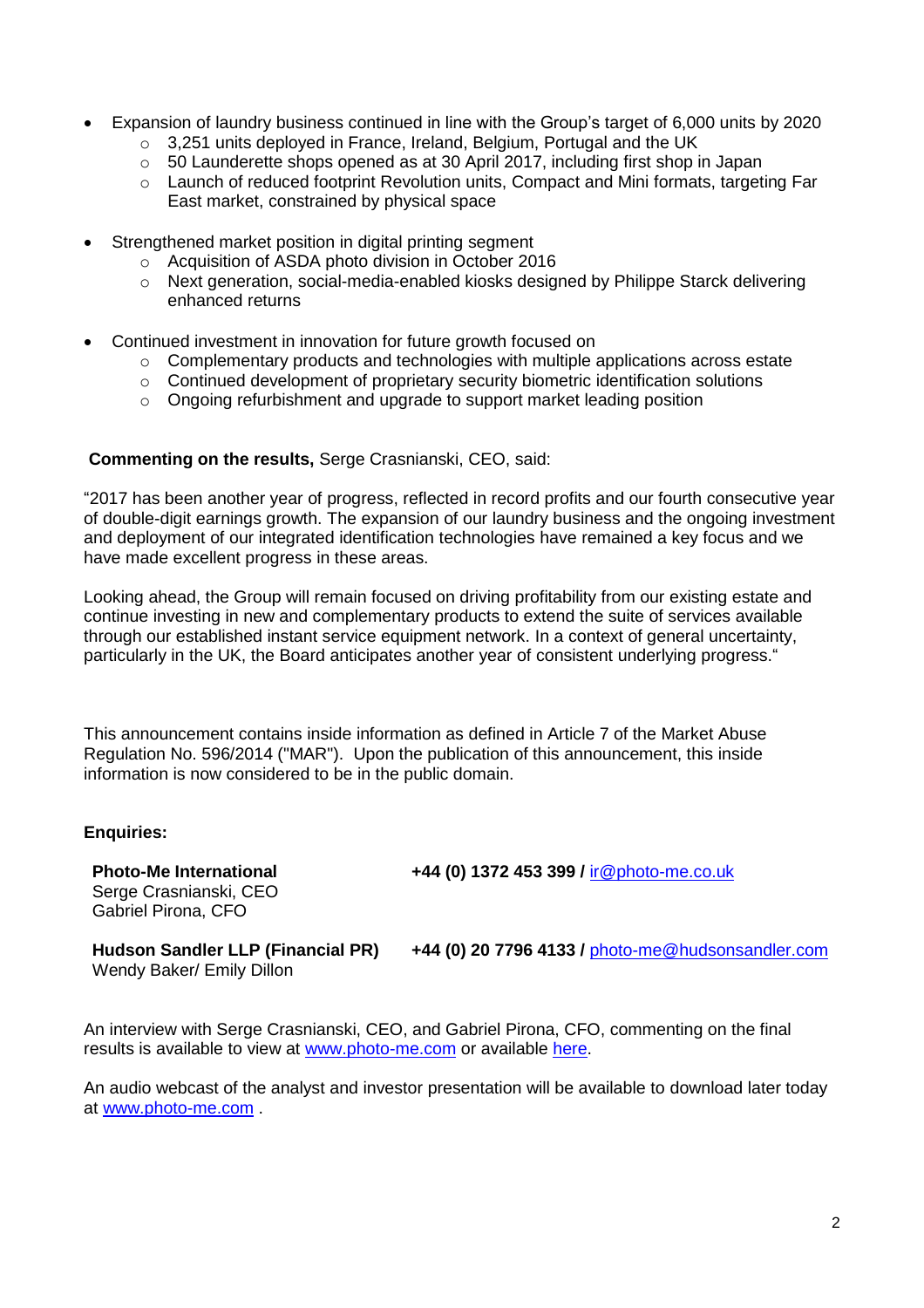# **CHAIRMAN'S STATEMENT**

In 2017, the Group delivered record profits and, aided by currency exchange rates, double digit earnings growth as we continue to make excellent progress in line with our strategy to invest in technological innovation and complementary products to drive future growth.

## **Results**

The Group made good progress in the financial year, reflecting our ongoing investment in product innovation, the extension of our services in the photo identification market and the continued growth of our laundry business. With 90% of our profits generated from outside the United Kingdom, the business has also benefited from favourable currency movements.

Reported revenue increased by 16.7% to £214.7m and at constant currency increased by 3.3% to £190.0m. Reported EBITDA margin increased by 140 bpts to 32.2% of revenue. Reported profit before tax rose by 19.7% to £48.0m, and at constant currency increased by 4.2%.

Our net cash position remains strong at £39.2m (as at 30 April 2017), notwithstanding our £40.9m investment into the business, and the distribution of dividends amounting to £32.6m during the financial year.

# **Strategy**

The Group's international operations and technological innovation is focused on three market segments: identification, laundry and digital kiosks and we currently operate across 18 countries.

During the financial year, we have continued to make good progress in diversifying our operations and developing new technologies with multiple applications. This ongoing investment is self-funded through the stable cash flow from our established photobooths business and, due to the scale of the Group's operations and low fixed-cost base, new products and services can be deployed at a relatively low cost to the business.

The Group is particularly focused on further developing its proven integrated digital security solutions for governments, enabling direct and secure transfer of data from its photobooths for official documentation, such as driving licences and passports.

We have had a number of important milestones in our identification division. In Ireland, the Group's encrypted photo ID upload technology was adopted by the Irish government for its new Online Passport Application service, with the service expected to be rolled out to 300 photobooths by the end of 2017. This follows the successful deployment of secure data transfer technology photobooths in France, enabling photo ID to be uploaded directly to ANTS (Agence Nationale des Titres Sécurisés, a national agency linked to the French Ministry of Transport) servers for driving licence applications.

In addition, the Group is investing in the development of proprietary 3D capture and enrolment technologies, which were showcased at TRUSTECH in Cannes (France), a large event dedicated to Trust Based Technology, which took place last autumn. As a Board, we believe these new technologies will become increasingly important in the secure identification market in the future and we remain focused on developing our market-leading capabilities in this area.

The rapid expansion of our laundry division into all segments of the laundry market in Europe has continued apace and remains a key focus for the Group. During the year 1,103 laundry units were deployed and we remain on track to achieve our target of 6,000 owned and operated units by 2020.

During the year, Photo-Me has launched the new SpeedLab digital printing kiosks designed by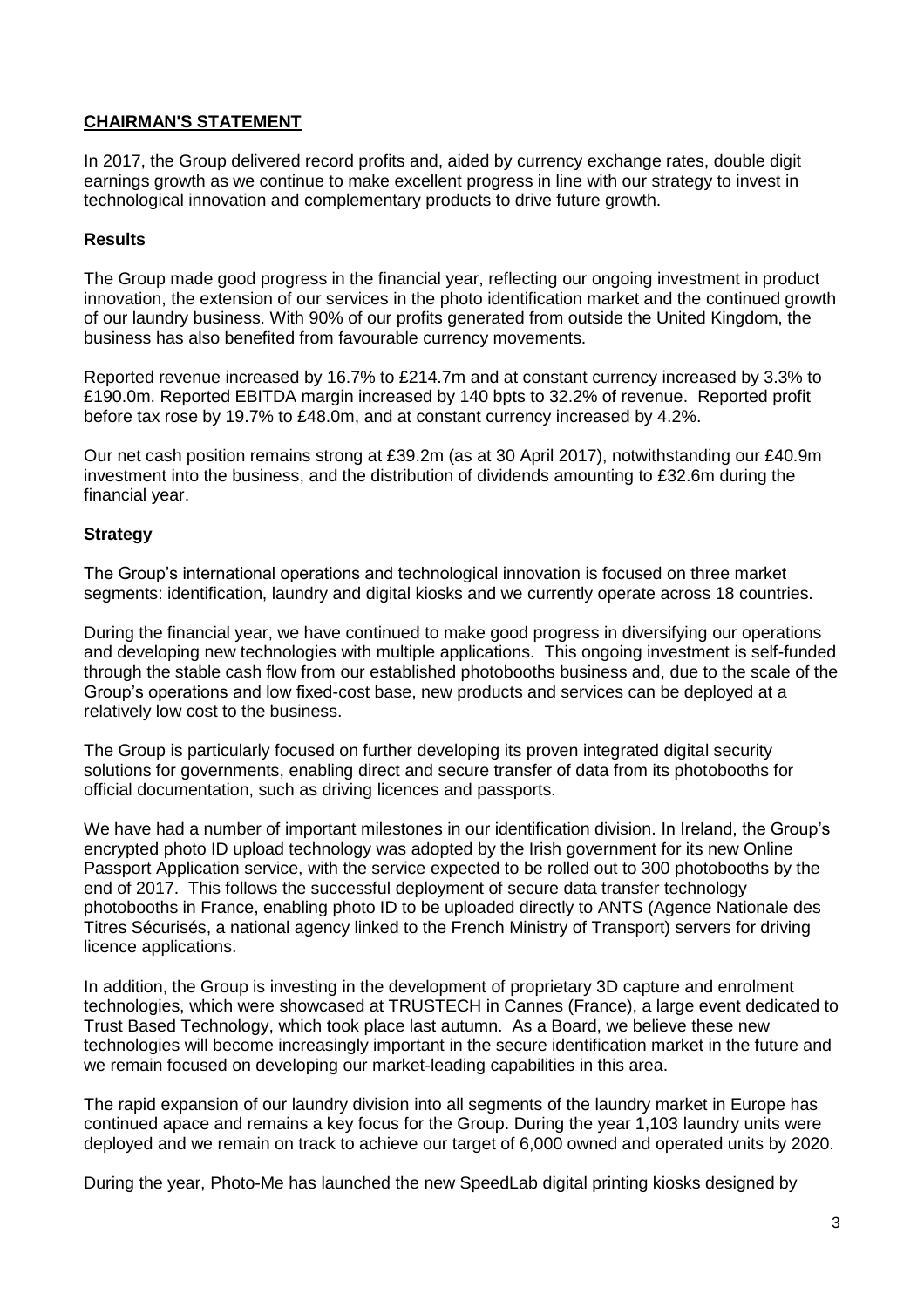Philippe Starck, deploying the new machines at major retailers in Europe and the UK. The new machines feature enhanced technology enabling the best customer experience in the market. Some kiosks, in France, are enabled with the MoneyGram application allowing account setups and money transfers.

# **Dividends**

The Board is committed to a progressive dividend strategy. In 2016, we pledged to increase the ordinary dividend by 20% for the financial years ending 30 April 2017 and 30 April 2018.

In line with this strategy, the Board is proposing a final dividend payment of 3.94 pence per share (2016: 3.285 pence per share). Together with the interim dividend of 3.09 pence per share paid on 11 May 2017, this brings the total dividend for the year ended 30 April 2017 to 7.03 pence per share, an increase of 20% year on year (2016: 5.86 pence per share).

Subject to approval at the Annual General Meeting, the final dividend will be paid on 10 November 2017 to shareholders listed on the register on 13 October 2017. The ex-dividend date will be 12 October 2017.

# **Employees**

On behalf of the Board, I would like to extend my sincere appreciation to our management team and employees around the world for their hard work, dedication and loyalty which has contributed to these strong results.

### **Current trading and outlook**

The new financial year has started in line with our expectations. Whilst uncertainties remain with regard to the evolution of currencies, as well as to the consumer spending and disposable incomes in many of our key markets, the Board remains confident that our market-leading position and investment in innovation will continue to support the future prospects of the business.

*John Lewis Non-executive Chairman*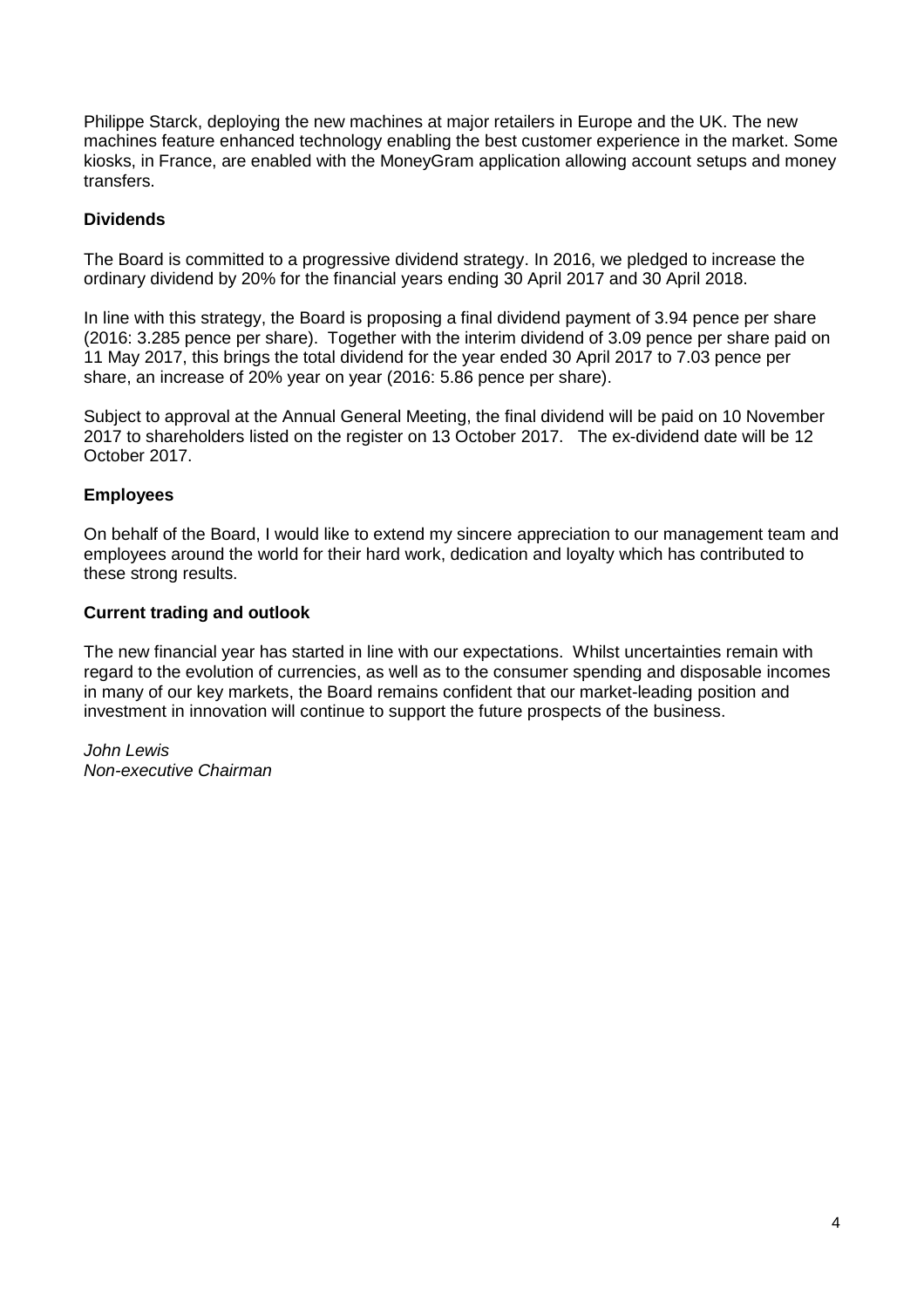# **CHIEF EXECUTIVE'S BUSINESS AND FINANCIAL REVIEW**

**The expansion of our laundry business and the ongoing investment and deployment of our integrated identification technologies have remained key focuses during the year and we have made excellent progress in these areas.** 

# **OUR BUSINESS MODEL**

Photo-Me operates, sells and services a wide range of instant service vending equipment, primarily aimed at the consumer market. We currently have 47,946 vending units in operation and our technological innovation is focused on three principal areas:

- *Identification:* photobooths and integrated biometric identification solutions
- *Laundry:* unattended laundry services
- *Kiosks:* high-quality digital printing

In addition, we operate vending equipment such as children's rides, amusement machines and business service equipment.

This equipment is generally sited in prime locations in areas of high footfall such as supermarkets, shopping malls (indoors and outdoors) and public transport venues.

The vast majority of these units are operated and maintained by Photo-Me. Photo-Me pays the site owner a commission based on turnover, which varies depending on the country and location of the machine.

The Group operates in 18 countries worldwide and its financial performance is reported with regard to three geographic regions: UK & Ireland, Continental Europe, and Asia & Rest of the World.

Photo-Me's business strategy is centred on utilising cash flow from our long-established photobooth operations to develop new and complementary products to drive future growth, combined with the penetration of new geographic markets.

## **Our key strengths**

- *Brand recognition:* We operate market leading brands in identification security with household names, such as Photo-Me in the UK, Photomaton and KIS in France.
- *Customer experience:* The majority of our business is consumer-oriented and we are focused on providing our customers with modern, easy to use equipment which is reliable and provides high quality, value for money services in convenient locations.
- *Partnerships with major site owners:* We have established long-term relationships with site owners, such as supermarkets, shopping malls, public transport networks, city hall and public administration buildings, to ensure optimum positioning of our machines. These partnerships provide access to strategically positioned, high footfall locations which are attractive to the consumer, with the opportunity to deploy additional services on site.
- *Established network of field engineers:* We have an established network of approximately 700 dedicated regional field engineers across our geographies. These teams operate across our range of products and are able to support growth at a low incremental cost to the Group. They are responsible for collecting revenues from our machines, ensuring optimal availability of equipment and a high quality of service for the duration of the contracts with site owners.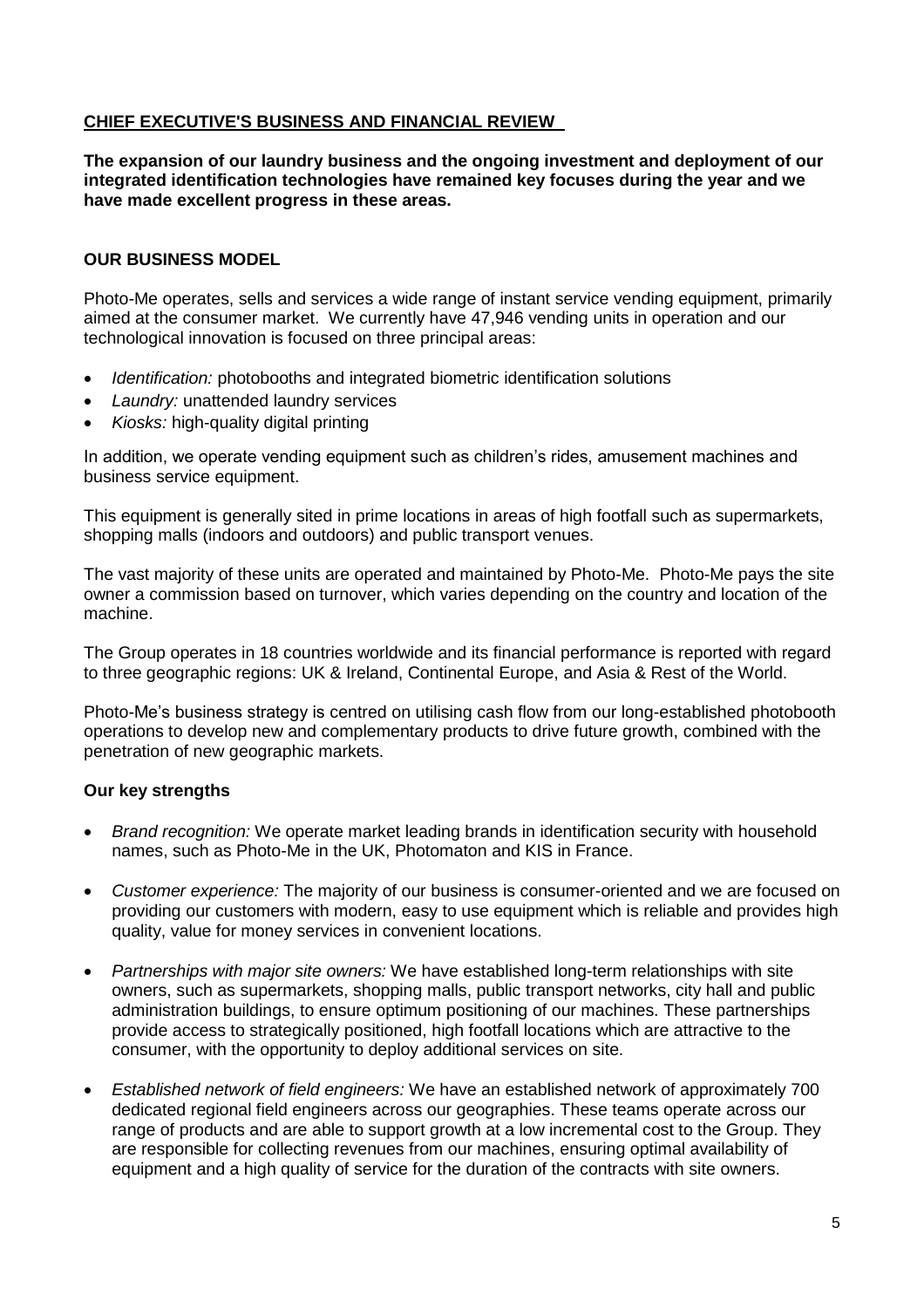- *Strong balance sheet:* The strength of our cash flow from our established photo identification business allows us to largely self-finance capital expenditure programmes and technological innovation while also returning cash to shareholders by way of dividends.
- *Investment in innovation:* We are committed to continuing to invest in new products and technologies as we continue to diversify our operations and seek new and complementary revenue streams to drive future growth.

# **OVERVIEW OF BUSINESS SEGMENTS AND STRATEGY**

### **Identification**

Photo-Me is the world's largest operator of photobooths with market-leading photographic quality and technology. We operate an established network of 28,541 photobooths, representing 59% of our total unattended instant service equipment estate.

Our next generation Starck photobooth, designed by Philippe Starck, has a contemporary look which is more attractive to consumers and delivers monthly revenue estimated to be approximately 10% higher than our traditional photobooth. This new look booth now represents approximately 18% of the Group's photobooth estate.

All of our photobooths have integrated software which automatically ensures photographs conform to the multiple technical criteria outlined in the 73 page photo identification regulations manual issued by the International Standards Organisation (ISO) and the International Civil Aviation Organisation (ICAO), offering significant advantages when compared with home taken photographs for official documents.

In recent years the Group has been investing in the development of integrated solutions for the secure transfer of photo ID and biometric data (such as e-signatures and fingerprints) direct to government servers. This technology is currently being deployed in seven countries. In addition, Photo-Me is a leader in employing 3D facial image capture and facial recognition technology, which the Board believes represents the next generation in identification security.

Photo-Me is currently developing the next generation of its booths, evolving the machine to offer multiple services, beyond the historical and traditional 2D photo capture. Alongside the capability to create and operate Moneygram accounts, the new functionality enables the booth to offer selfservice retail banking facilities.

### *Growth drivers*

Steady replacement rates of official documents which require a photograph, population growth and increasing international travel linked to GDP growth all drive growth in the photo ID market. In the current context of general public security strengthening, there is also an increasing appetite from governments for improved and digitalised security ID requirements to combat fraud and terrorist activity.

### **Laundry**

The Group owns and operates 1,965 laundry units across its laundry businesses in twelve countries, primarily in France, the UK, Ireland, Belgium and Portugal. Of the Revolution units recently deployed, approximately 90 percent are owned/operated by Photo-Me and the remaining are sold to site operators.

Our growth strategy for the laundry business, which was launched in 2012, is predicated on leveraging our well established relationships with site owners to access prime locations, mainly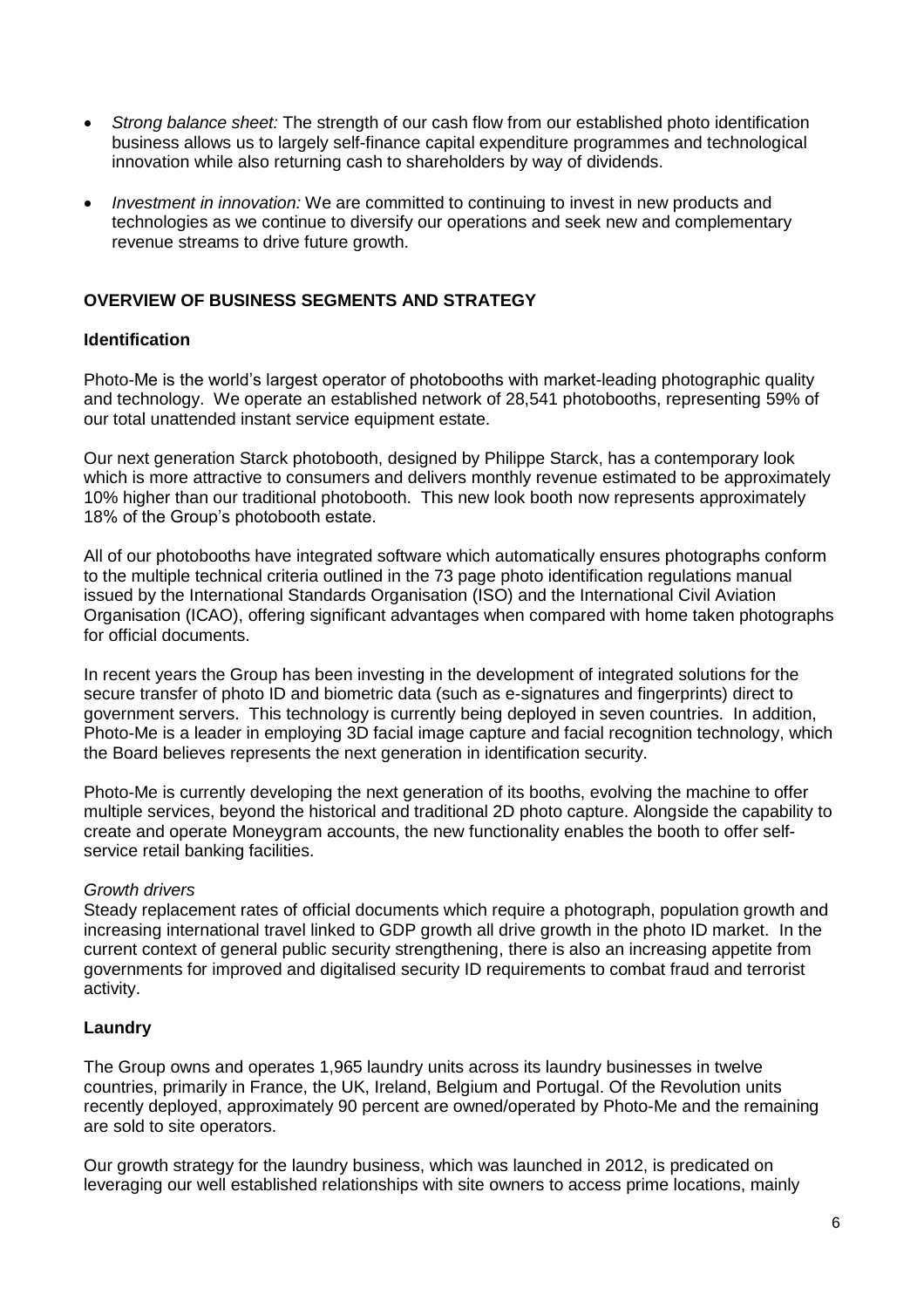where we already operate other instant service equipment, such as photobooths. We are targeting deployment of 6,000 units by 2020 and an increased geographic presence. There are three key segments within our laundry operations:

Revolution

This is our 24 hour, outdoor self-service laundry unit for large capacity, rapid laundry services. These units are located on easy access, high footfall sites such as supermarket car parks or petrol forecourts. The original Revolution machine has a 10m<sup>2</sup> footprint and comprises two large washers and a dryer. In 2017, we extended the Revolution range to include two reduced footprint models, the compact and the mini, which have a 5m<sup>2</sup> footprint. The models are better suited to some locations and target markets, such as the Far East.

As at April 2017, the Group operated 1,750 Revolution machines.

Launderettes

At the end of April 2017, the Group had 50 launderettes located in France, Spain, Belgium, Ireland and Japan. Typically these shops are positioned in or near to town centres where there is limited competition from other laundry services.

Our strategy is to acquire underperforming launderette businesses located on attractive sites and refit the shop in a stylish, contemporary format that is more attractive to the end consumer. More specifically, in the short to medium term, our aim is to expand our presence in the launderette market in Japan, estimated to be one of the largest worldwide market for launderettes.

B2B laundry operations

Fowler UK, acquired in October 2015, is a distributor and lessor of laundry and catering equipment. It currently operates in the UK market however, the Board believes there is potential to extend the business model into other geographies, particularly Continental Europe. Our B2B customers include institutions such as hospitals, care homes and universities. As at 30 April 2017, Fowler UK directly operated 215 laundry units.

# *Growth drivers*

The laundry market is driven by demand for self-service high capacity laundry services at competitive prices. Customers include small businesses (such as hotels, restaurants), institutions and sports clubs (such as football teams) and individuals with items and quantities of washing too large for a domestic machine.

# **Kiosks**

We have 5,872 digital printing kiosks in operation, representing approximately 12% of our total instant service equipment estate. Our key geographic markets are Europe (France, UK, Belgium, the Netherlands, Switzerland, and Germany) and Japan.

Our digital printing services offer a wide range of print formats and personalised products which are competitively priced and available via multiple devices. The latest generation kiosks, designed by Philippe Starck, are fully integrated with all major social media networks to enable rapid, high quality printing.

Our digital printing kiosks have also been deployed in the 363 selling points of the UK Photo Division of Asda Stores Limited, acquired on 31 October 2016.

Our kiosk product range and recently launched products include: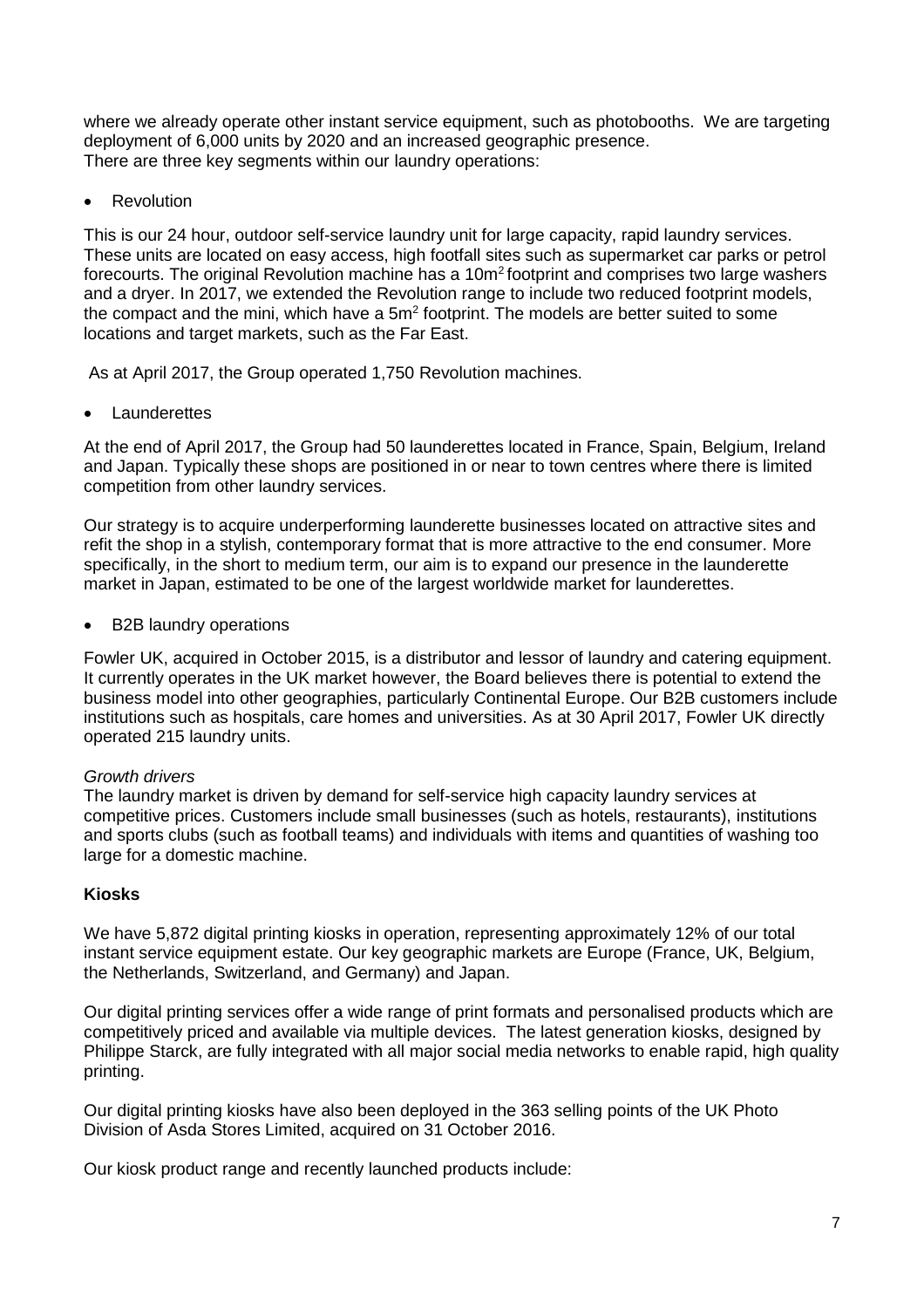- Photo processing services via SpeedLab
- MoneyGram kiosks money transfer services through our MoneyGram partnership agreement
- Selfie Booth Kiosks light weight, portable selfie booths for special events
- Gift Card Kiosks self-service instant customised gift cards (piloting in Switzerland)

#### *Growth drivers*

The increased use of smartphones, which accounted for 80% of photos taken in 2016, and digital sharing across social media networks have driven demand for photo printing services.

#### **Other instant-service equipment**

The Group operates interactive character and simulator rides for children as well as a selection of other coin-operated amusement machines. The 5,148 children's rides and 6,420 other vending units in operation represent approximately 11% and 13% of the Group's total units in operation respectively. These units are primarily located on sites where we already operate other services and can leverage existing site owner relationships.

# **OUR GROWTH STRATEGY**

We aim to create shareholder value through ongoing investment in new technologies to develop new and complementary products and services which can be rapidly deployed across our existing and new geographies, and provide rapid return on investment.

This strategy is based on expanding the number of units in operation, increasing the yield per unit and minimising production and operational costs to the Group in achieving this objective.

### **Three-year strategy (2017 – 2020)**

- Identification & security
	- **-** Target high footfall locations
	- **-** Penetrate new geographies
	- **-** Increase revenue through multiple service offerings
	- **-** Deploy proven digital identification security technologies into other geographies
- Laundry
	- **-** Deploy 6,000 laundry units by 2020
	- **-** Identify and deliver offering to new high demand markets with limited competition
	- **-** Extend launderette presence through the owned/operated model
	- **-** Extend business to business offering in the UK and into new geographies
- Kiosks
	- **-** Increase presence on high footfall sites through multi-service offering
	- **-** Extend product partnerships into new geographies
	- **-** Capitalise on market leading position and competitor landscape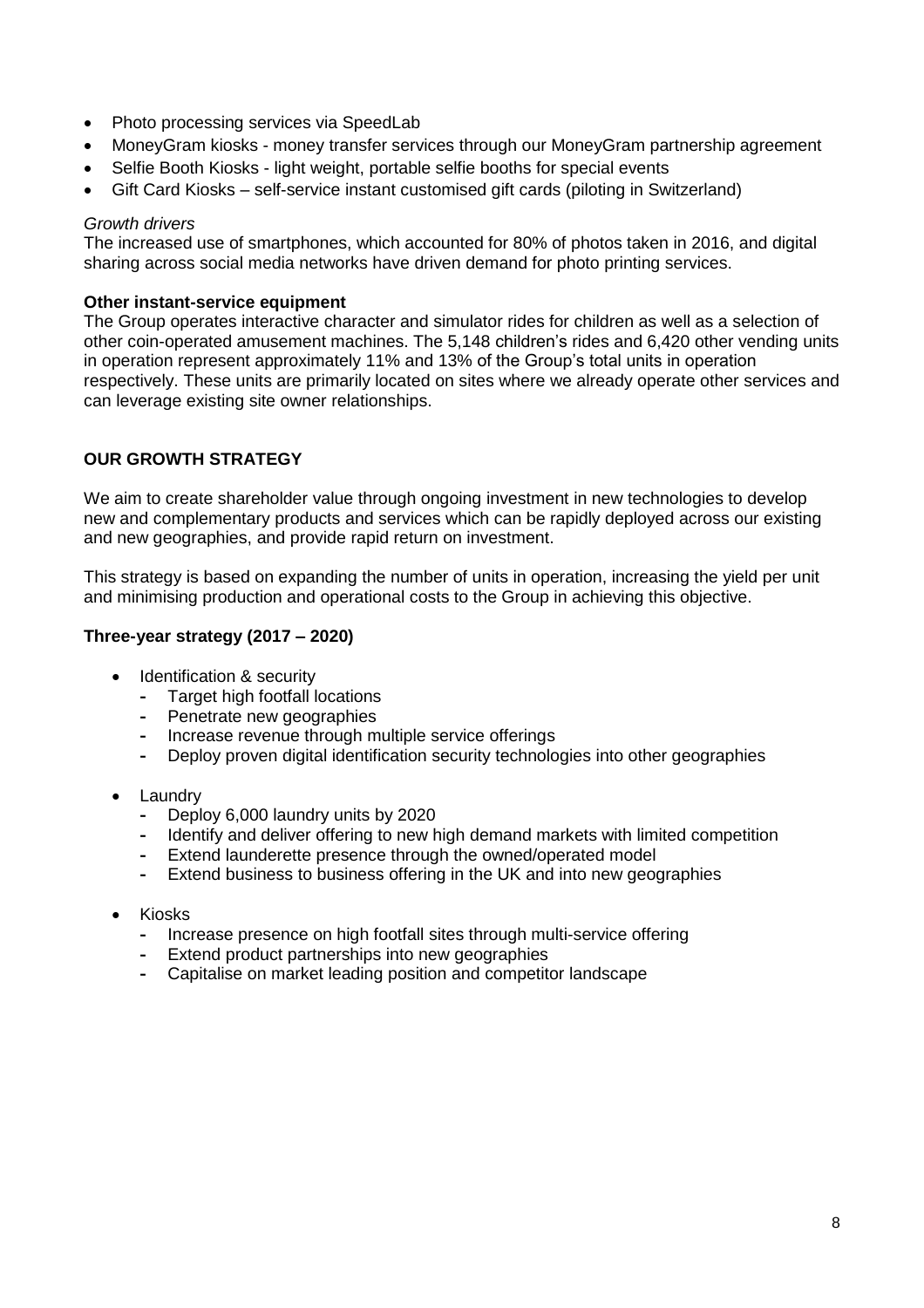### **INVESTMENT IN INNOVATION**

Investment in innovation for future growth lies at the core of our business.

#### **Development capabilities**

We have established international research and development (R&D) capabilities in Echirolles (France), Shanghai (China), Hanoi (Vietnam), and Tokyo (Japan).

Our dedicated team of 60 highly experienced engineers specialises in software development, 3D technology, ID security standards, design and unit upgrades.

Our R&D facility in France plays a key role in the identification of new market opportunities and new product industrialisation, undertaking pilot production and testing prior to large scale production in Eastern Europe and China.

#### **Key areas of focus**

#### *Refurbishment and upgrades*

We continually refurbish and upgrade our existing product estate to support our market leading position.

In 2011, we commenced rollout of our next generation photobooth, designed by Philippe Starck. With 5,235 units having been deployed across the estate, the new design now accounts for approximately 18% of our total photobooth estate and is delivering enhanced increased takings.

Our Telemetry software provides automated monitoring to ensure optimal availability and high quality service of our equipment. Not only does Telemetry enable our engineers to monitor machines remotely and receive alerts regarding any faults, it also facilitates remote servicing and repairs.

#### *Proprietary security biometric identification solutions*

Security identification has traditionally focused on 2D images. However, the Board believes that the next generation in identification will incorporate integrated 3D image capture, facial recognition, biometrics and enrolment technologies.

Photo-Me believes itself to be the only company in the market employing instant 3D image capture. Our photogrammetry-based proprietary scanning system generates an accurate, ultra-high resolution, full colour 3D surface image which is virtually impossible to falsify.

By combining 3D images with facial recognition technology, the digital image is significantly more accurate and creates an unrivalled level of security.

The security features embedded in these cutting-edge technologies greatly enhance protection against counterfeit and fraudulent identification papers. The 3D encrypted digital portrait photos, which use various encryptions such as QR code, Tag RFID, holographic laser engraved and secured chips, are the ideal, secure identification solution for official documents.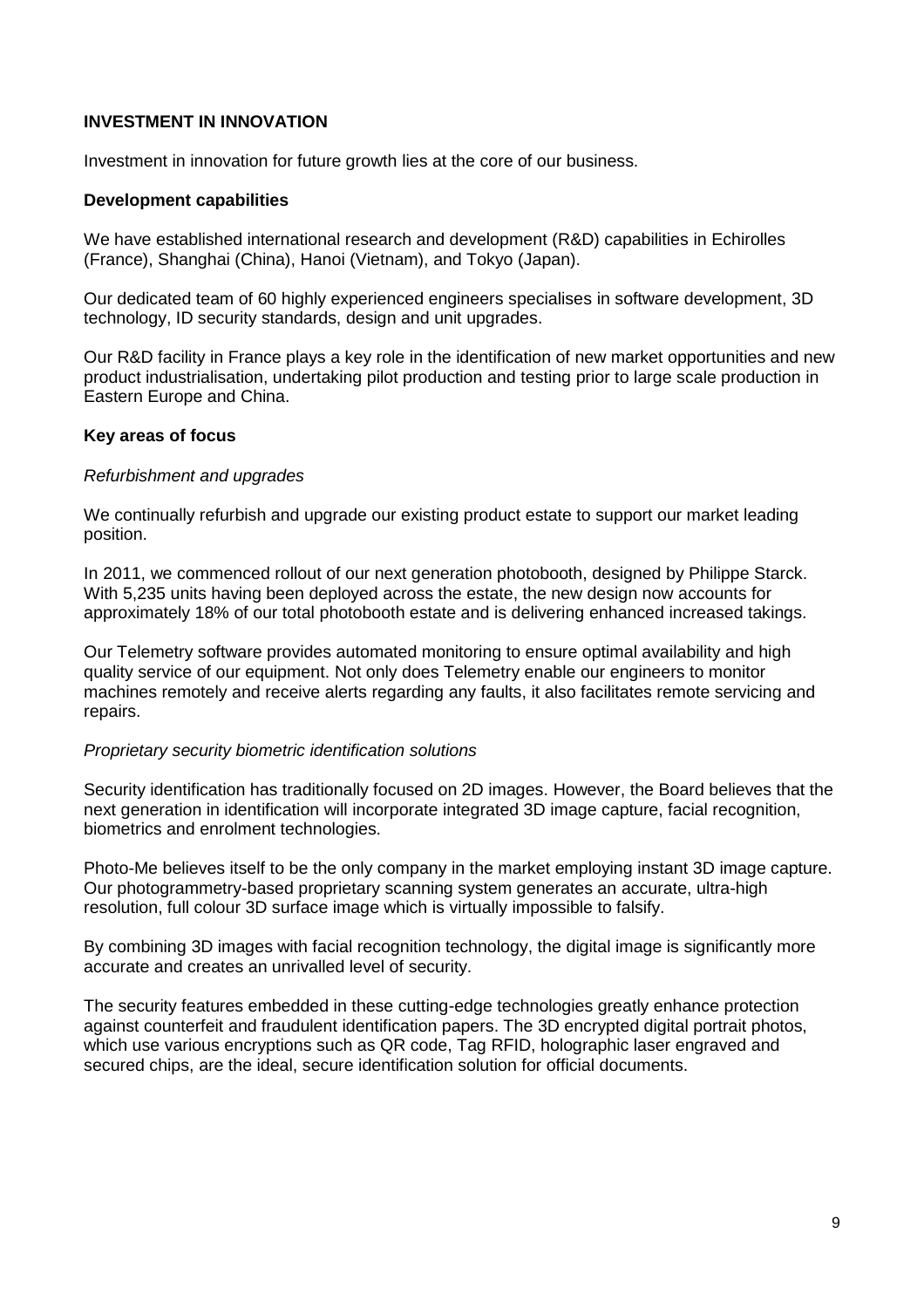#### *New product development*

We are focused on extending the services available via our photobooths and identifying new product segments with attractive cash-based characteristics. We leverage our strong existing siteowner relationships and, with any new product introduced, we aim to achieve first year gross revenues equivalent to the cost of the investment.

A recently developed new product has the capability to provide front-end retail banking services via our extensive network of photobooths, supporting fintech companies competing with traditional high street banks. The photobooth would offer customers 100% instant, self-service banking services through secure data transfer for account management. Once registered, users of the service would be able to access instant card delivery and activation services, make deposits and print transaction histories. Customers would be able to receive assistance via video link if they encounter any problems.

# **REVIEW OF PERFORMANCE BY GEOGRAPHY**

The commentaries on the financial performance of the business are set out below in line with the segments as operated by the Board and the management of Photo-Me and consistently with the information prepared to support the Board decision process. Although, the Company organisation is not articulated around product lines, some commentary below relates to the performance of specific products in the relevant geographies

### **Key financials**

The Group reports its financial performance based on three principal geographic areas of operation; Continental Europe, UK & Ireland and Asia & the Rest of the World.

|                                    | Revenue<br>Year to 30 April |                         |            | <b>Operating profit</b><br>Year to 30 April |            |                         |            |             |
|------------------------------------|-----------------------------|-------------------------|------------|---------------------------------------------|------------|-------------------------|------------|-------------|
|                                    | 2017<br>£m                  | 2017 <sup>1</sup><br>£m | 2016<br>£m | Change<br>℅                                 | 2017<br>£m | 2017 <sup>1</sup><br>£m | 2016<br>£m | Change<br>% |
| <b>Continental Europe</b>          | 111.7                       | 97.6                    | 93.7       | $+19.2%$                                    | 33.9       | 29.6                    | 24.1       | $+40.7%$    |
| UK & Republic of<br><b>Ireland</b> | 53.6                        | 53.1                    | 45.8       | $+17.0%$                                    | 7.3        | 7.2                     | 8.0        | (8.8)%      |
| Asia & ROW                         | 49.4                        | 39.3                    | 44.5       | $+11.0%$                                    | 8.4        | 6.9                     | 10.7       | (21.5)%     |
|                                    | 214.7                       | 190.0                   | 184.0      | $+16.7%$                                    | 49.6       | 43.7                    | 42.8       | $+15.9%$    |
| Corporate                          |                             |                         |            |                                             | (2.8)      | (3.2)                   | (3.1)      | (9.7)%      |
|                                    | 214.7                       | 190.0                   | 184.0      | $+16.7%$                                    | 46.8       | 40.5                    | 39.7       | $+17.9%$    |

1 2017 trading results of overseas subsidiaries converted at 2016 exchange rates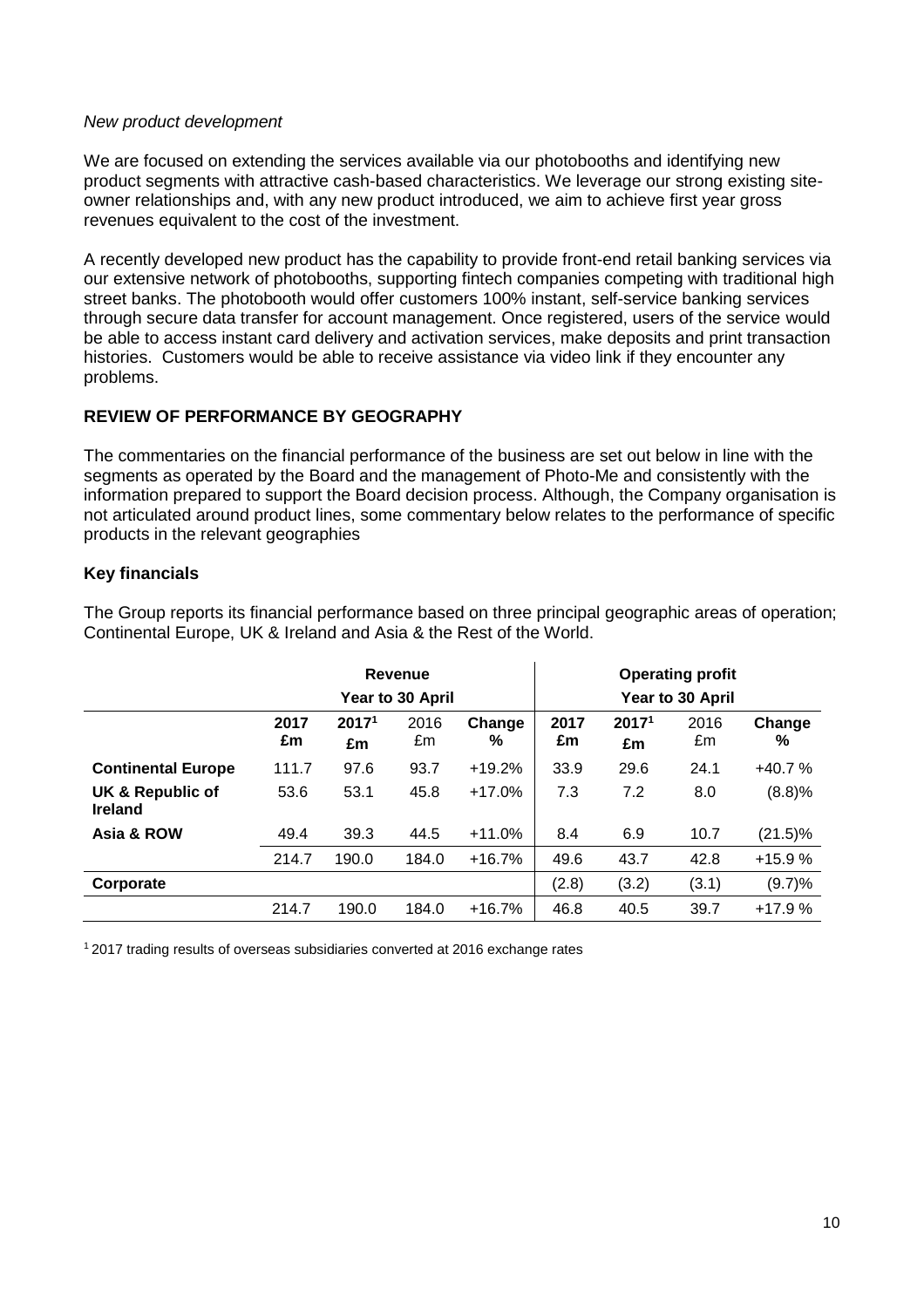# **Vending units in operation**

The majority of the investment was allocated to expanding the laundry business, but, as we deployed 554 additional operated Revolution units and reached 50 opened laundry shops as at 30 April 2017, the Group has also rolled-out more than 800 of its new SpeedLab Cube and SpeedLab Bio by Starck digital photo printing kiosks and expanded our photobooth penetration in new locations in Asia.

|                           | 2017        |            | 2016        |            | Change year<br>on year |
|---------------------------|-------------|------------|-------------|------------|------------------------|
|                           | No of units | % of total | No of units | % of total |                        |
| <b>Continental Europe</b> | 23,751      | 49%        | 22,800      | 50%        | $+4.2%$                |
| UK & Republic of Ireland  | 13,287      | 28%        | 12.500      | 28%        | $+6.3%$                |
| Asia & ROW                | 10.908      | 23%        | 10.200      | 22%        | $+6.9%$                |
|                           | 47.946      | 100%       | 45.500      | 100%       | $+5.4%$                |

# **Laundry units**

Total laundry revenue across the Group increased by 79% to £21.7m<sup>1</sup> (2016: £12.1m), reflecting our strategy to grow those operations. The revenue relating to our operated estate increased by 89% to £14.3m (2016: £7.6m) while the number of operated units increased by 58%.

| <b>Total laundry units</b>                                                                                   | 2017      | 2016    | 2015    | Change |
|--------------------------------------------------------------------------------------------------------------|-----------|---------|---------|--------|
| Deployed units (total)                                                                                       | $3,251^2$ | .148    | .084    | +51%   |
| $(\infty)^3$<br>$^{\scriptscriptstyle\backprime}$ takings per owned unit $\overline{\mathfrak{l}}$ .<br>Ave. | €16,586   | €15.382 | €14.396 | $+8%$  |

<sup>1</sup> Including Fowler UK revenue of £3.7m (2016: £1.5m)

2 Including 915 (2016: 415) deployed in the UK & Republic of Ireland and 7 (2016: 1) deployed in Asia & ROW

<sup>3</sup> Average calculated only on machines in France, Ireland and Portugal with full month takings

Since the launch of the Revolution laundries in Ireland and Portugal in 2014, the laundry business has contributed to a complete transformation of our businesses in those countries. The laundry revenue grew in Portugal and Ireland, respectively by 565% and 701% between 2015 and 2017, representing now respectively 61% and 66% of the total revenue in each country. The profit before tax and excluding group fees increased respectively by 456% and 739% in Portugal and Ireland between 2014 and 2017.

# **Continental Europe**

### *Financial performance*

This division performed strongly in the period and is the largest contributor to the Group's results, representing 52% of total Group revenue (2016: 51%) and 72% of operating profit (2016: 61%).

The division operates in ten countries (Austria, Belgium, France, Germany, Italy, the Netherlands, Poland, Portugal, Spain and Switzerland), with France remaining the most important country in the region. We are now entering the Italian market, leveraging our relationships with existing site owners, and focusing on laundry and digital kiosks.

At the end of April 2017, 49% of the Group's estate was sited in Continental Europe, compared with 50% in the prior year, with a total of 23,751 units in operation (2016: 22,800), an increase of 4.2%. The division mainly invested in laundry units and the new Philippe Starck designed digital photo printing kiosks.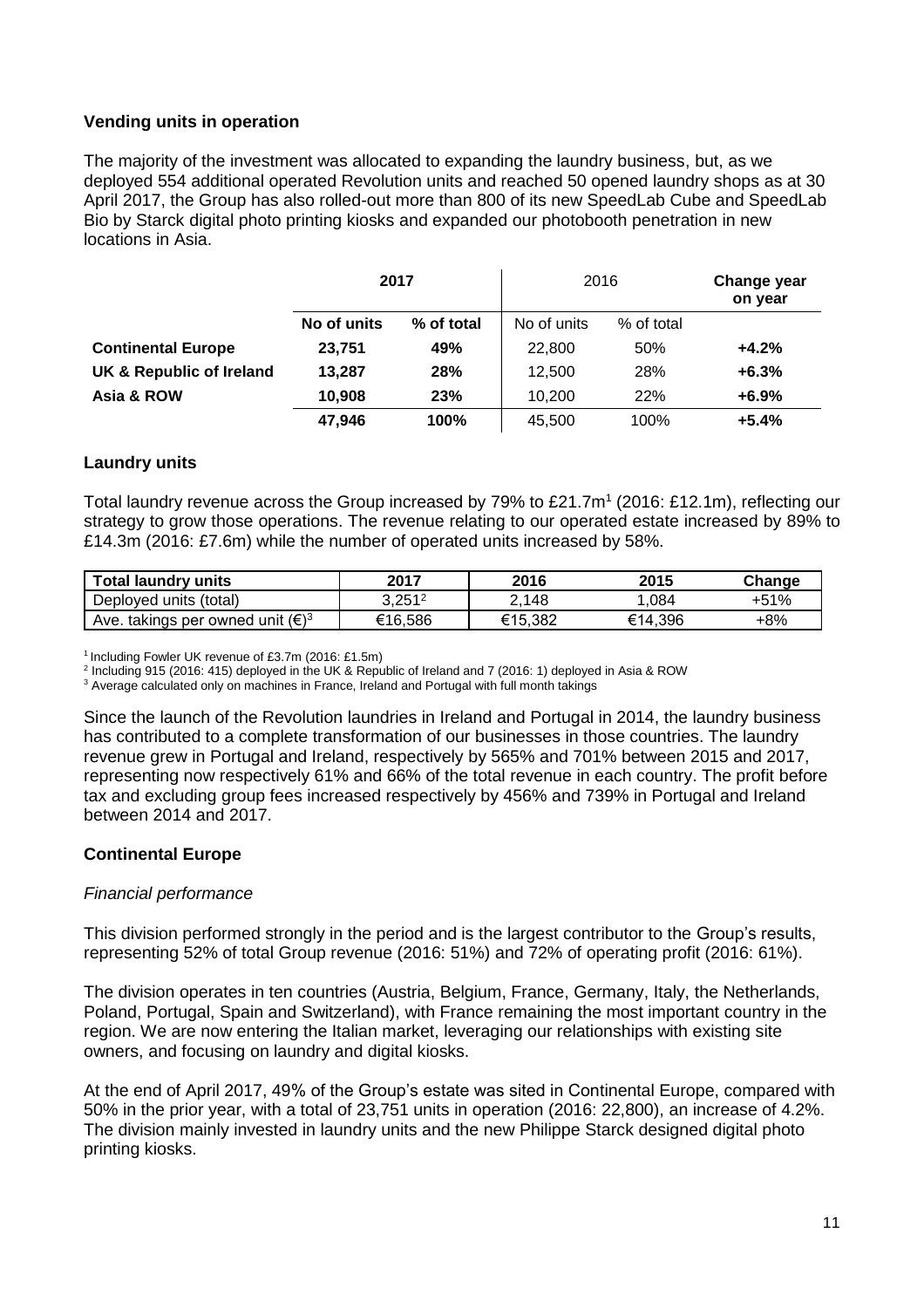Revenue at constant currency increased by 4.2%, driven by a 60% increase in the takings from our expanded laundry estate. Photobooth revenue contracted by 0.7%. Operating profit at constant currency increased by 22.8%, primarily driven by growth in the laundry division.

#### *Review of operations & strategic progress*

#### **Identification**

Our focus has been to upgrade our photobooth estate in the region with new digital security features as well as payment system upgrades, in order to increase the use of electronic payments in photobooths and in our kiosks.

In France, we have invested to upgrade the vast majority of photobooths to enable the direct and secure transmission from our photobooths of a digitised e-photo and e-signature to the ANTS secure database for driving licence applications.

In Germany, our secure data capture and transfer technology is fully certified by the German authorities and we have started the progressive rollout of this technology.

In the first half of the year, the Company took the decision to implement price increases in its photobooths in the Netherlands (from  $\epsilon$ 5 to  $\epsilon$ 6) and Switzerland (from CHF 8 to CHF 10). Those price increases have been successfully completed.

#### Laundry

The expansion of the laundry business in Continental Europe has continued apace, primarily focused on France, Belgium and Portugal.

In Portugal, laundry operations now account for over 60% of the country's revenue contribution compared with 13% in FY 2015, reflecting a shift in our product mix as we accelerate the rollout of our laundry business.

During the year, 27 launderette shops were added to the estate. Results from these new sites have been solid and encouraging.

Production of the new compact Revolution machines commenced in March 2017 and we anticipate that these reduced footprint units will be more attractive to Far Eastern markets. The reduced planning requirements due to the unit size will also speed up deployment in our target markets.

#### Kiosks

In 2017, the number of digital printing kiosks in Continental Europe increased by 3%, primarily driven by the gradual rollout of the new SpeedLab Cube and SpeedLab Bio kiosks, designed by Philippe Starck. Specifically, Photo-Me started the deployment at Carrefour replacing Kodak units. So far, results have been encouraging.

We currently operate 20 dedicated MoneyGram kiosks and a further 80 transaction kiosks in France. The Group is in discussions with MoneyGram to extend this partnership into other geographies.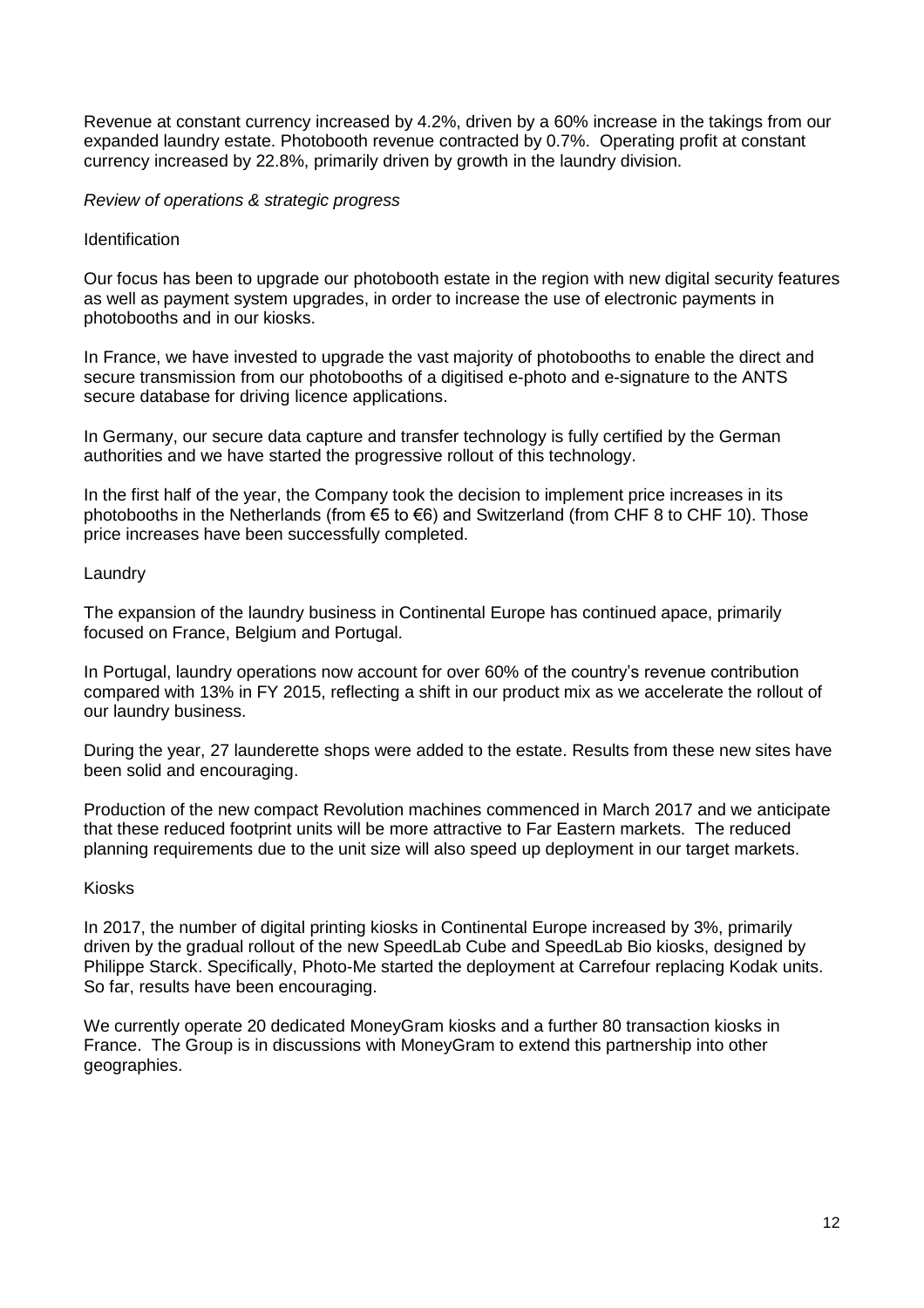# **UK & Republic of Ireland (including Corporate)**

## *Financial performance*

This division contributed 25% of Group revenue for the year (2016: 25%), and 10% of operating profit (2016: 12%).

At the end of April 2017, 28% of the Group's estate was sited in this region, compared with 28% in the prior year. There were 13,287 units in total (2016: 12,500), of which 6,600 were photobooths (2016: 6,600). We increased the number of digital kiosks to 992 at the end of April 2017 from 255 in the previous year after introducing the SpeedLab Cube by Starck at Morrisons and Asda. The laundry estate increased by 57% to 499 operated laundry units in the UK and Ireland.

Revenues increased by 17.0% compared with the previous year (up 15.9% at constant rate of exchange), driven by a 102% increase in sales from our laundry business.

Operating profit in this division declined by 8.2% as a result of start-up costs associated with the newly formed Photo-Me Retail business (the acquired UK Photo Division of Asda Stores Limited). This contributed to a £1.8m loss in the reported accounting period, compounded by increased depreciation following investment in our operated laundry and kiosk estates.

Fowler UK, the Group's commercial laundry and catering equipment business made a full year contribution of £0.7m to the Group's profit before tax, while the UK operations excluding laundry contributed 5% of the Group's profit before tax.

### *Review of operations & strategic progress*

#### **Identification**

In March 2017, the Group launched the rollout of its encrypted photo ID technology across Ireland in partnership with the Irish government. This agreement, which leverages the secure digital transfer technology developed for the French government, provides customers with a convenient, easy to use and cost effective system for the digital transfer of ID photos as part of the Online Passport Application service.

Photo-Me Ireland is the first company licenced by Ireland's Department of Foreign Affairs & Trade to capture and transfer digital photos as part of the new online passport renewal system. The photobooths are being rolled out with premier partners: Topaz, SuperValu, Tesco and An Post, as well as a number of shopping centres nationwide. Upon completion of the rollout, which is expected by the end of 2017, 98% of the population of the Republic of Ireland will live within 5km of a Photo-Me secure upload ID photobooth. In order to maximise the increased volume opportunity, the electronic photo is priced at  $\epsilon$ 8, compared to  $\epsilon$ 5 for the traditional paper format.

During the year, a price increase from £5 to £6 has been successfully implemented in the London area.

### Laundry

The Group has now started actively deploying Revolution laundry units at suitable sites in the UK, with 70 units deployed during the year in petrol station forecourts, and other high footfall locations.

### Kiosks

On 31 October 2016, the Group completed the acquisition of the UK photo division of Asda Stores Limited. The addition of 363 sites previously managed by Asda, 191 photo centres and 172 self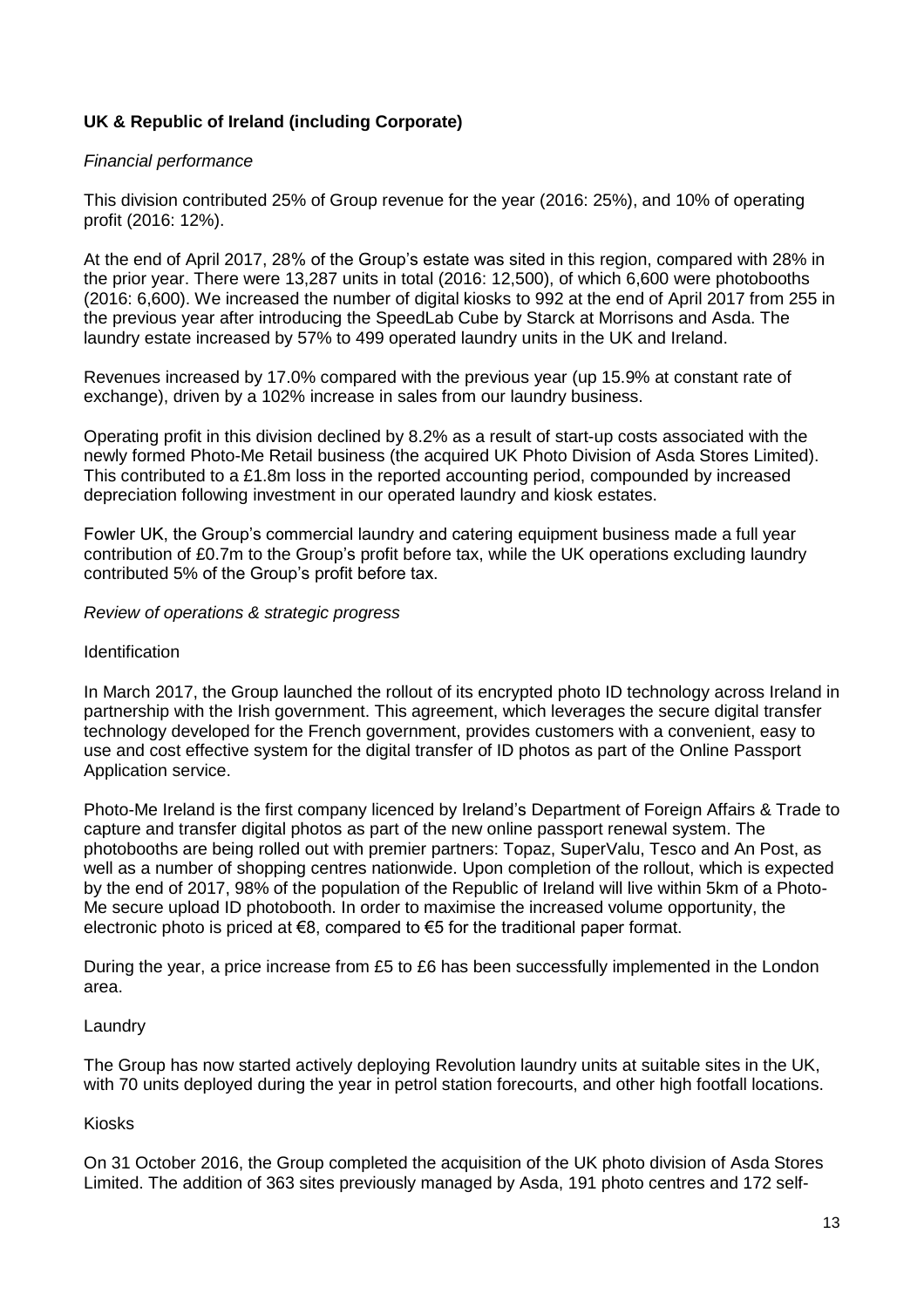service corners, has extended our presence in the UK market. The reconfiguration of layouts and equipment upgrades which are being implemented as well as on-going operational measures, are expected to restore the profitability of the business in the short term and progressively expand profitability going forward.

In addition to the printing kiosks sited at the Asda locations, the Group has sited over 120 SpeedLab Cube by Starck kiosks at Morrisons stores.

# **Asia & Rest of the World**

#### *Financial performance*

Asia and the Rest of the World contributed 23% of Group revenue (2016: 24%) and 18% of operating profit (2016: 27%). The Group operates in six countries (China, Japan, Singapore, South Korea, USA and Vietnam), with Japan remaining the largest business in the region.

At the end of April 2017, 23% of the Group's estate was sited in Asia and the Rest of the World (2016: 22%). In total there were 10,908 units (2016: 10,200), of which 9,279 (2016: 8,600) were photobooths.

Revenues in Asia and the Rest of the World increased by 11%, benefiting from positive currency variances. At constant currency, revenues from the Asia & Rest of the World division decreased by 11.7%. While revenues in China and Korea increased respectively by 28.4% and 45.3%, those incremental gains were not sufficient to compensate for lower volumes in Japan following the Japanese government's decision not to enforce the My Number card scheme immediately.

#### *Review of operations & strategic progress*

Japan is the largest territory in the region. As previously announced, contributions from the government's My Number ID card programme were lower than initially expected. Whilst our photobooths are equipped to scan the unique QR code every Japanese citizen has received, and match the ID photos to the My Number Card application, the ID cards are not mandatory and adoption by citizens has not been as rapid as the government had anticipated. The new card is expected to become compulsory in the medium term (2020/2021).

The group successfully opened its first launderette shop in Japan, starting the penetration of what is believed to be one of the largest markets in the world for Launderettes.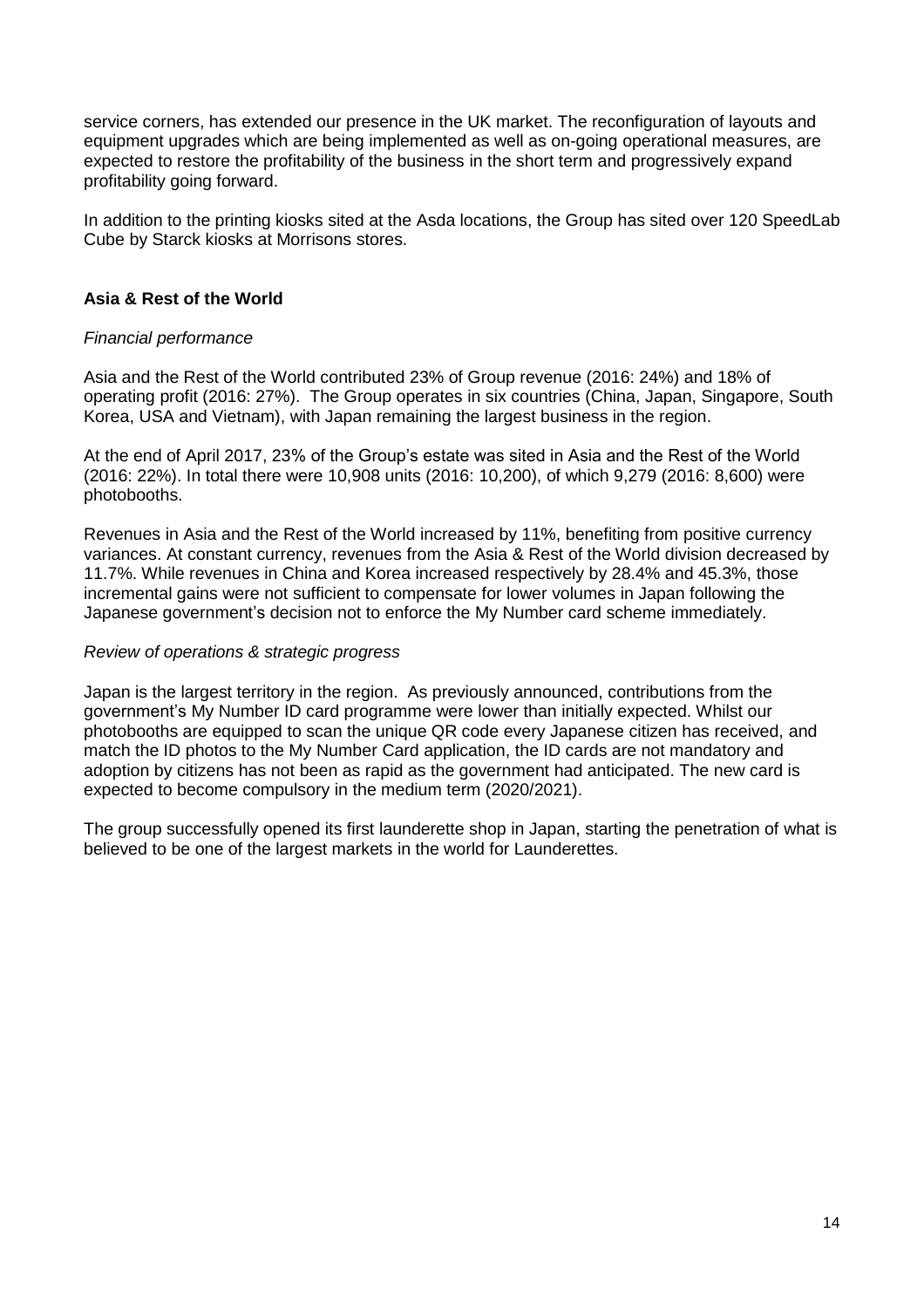# **Key Performance Indicators**

The Group measures its performance using a mixture of financial and non-financial indicators. The main objective of these KPIs is to ensure the Group remains highly cash generative, delivers sustained long-term profitability, preserves the value of its assets and provides high returns to shareholders.

| <b>Description</b>                                                                | Relevance                                                                                                                                                                                               | Performance       |                   |
|-----------------------------------------------------------------------------------|---------------------------------------------------------------------------------------------------------------------------------------------------------------------------------------------------------|-------------------|-------------------|
|                                                                                   |                                                                                                                                                                                                         | <b>April 2017</b> | <b>April 2016</b> |
| Group total revenue at actual<br>rate of exchange                                 |                                                                                                                                                                                                         | £214.7m           | £184.0m           |
| Group total revenue excluding<br>minilab business at constant<br>rate of exchange | The turnover at constant rate of exchange<br>excluding minilabs indicates the underlying<br>growth of the core business (for historical<br>comparatives purposes, all converted at<br>April 2012 rates) | £200.5m           | £195.9m           |
| Group profit before tax                                                           |                                                                                                                                                                                                         | £48.0m            | £40.1m            |
| <b>EBITDA</b> margin                                                              | The EBITDA margin is a good indicator of<br>improved profitability                                                                                                                                      | 32.2%             | 30.8%             |
| Gross takings (including VAT)                                                     | Gross takings are an important indicator of<br>the trend in our core vending business                                                                                                                   | $+4.8%$           | $+3.7%$           |
| Increase in number of<br>photobooths                                              | The increase in number of photobooths is a<br>constant priority and a main driver for<br>growth                                                                                                         | $+887$            | $+611$            |
| Increase in number of laundry<br>units (operated or sold)                         | The increase in number of laundry units<br>measures our penetration in markets<br>where there is a significant potential for<br>growth and strong profits                                               | $+1,103$          | $+1,064$          |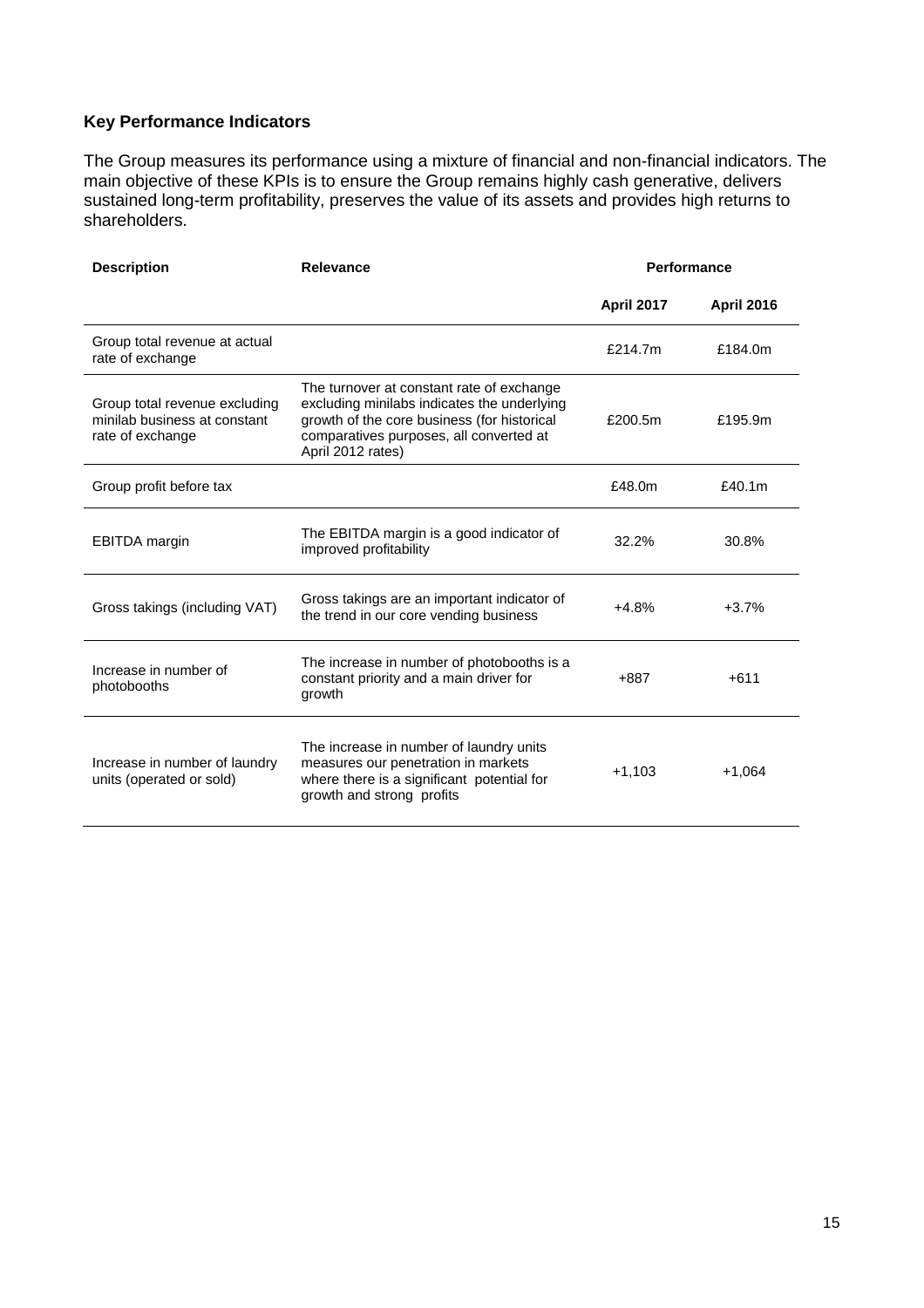# **OUR TEAM**

These excellent results are testament to the strength of our teams across the business. Our Group structure reflects the entrepreneurial and creative nature of Photo-Me and is aligned to our business strategy. We have a team of more than 60 R&D engineers within the business focused on innovation and new product development to support our future growth. Led by our Head of New Product Development, the majority of this team is located at our largest innovation facility in France with the remainder working at our R&D centres in China, Vietnam and Japan.

Eric Mergui, COO, is responsible for operations, driving profitability and new business development, supported by our Country Managers and Global Business Development and Marketing Team. Gabriel Pirona, CFO, is responsible for our finance function.

We are committed to nurturing talent within our teams and developing the next generation of leaders. I would like to take this opportunity to thank everyone who has worked for the Group during the year and contributed to our success.

### **FUTURE PROSPECTS**

Looking ahead, the Group will remain focused on driving profitability from our existing estate and investing in new and complementary products to extend the suite of services available through our established instant-service equipment network. Subject to the macroeconomic environment and consumer disposable income, the Board anticipates another year of consistent underlying progress.

*Serge Crasnianski Chief Executive Officer & Deputy Chairman*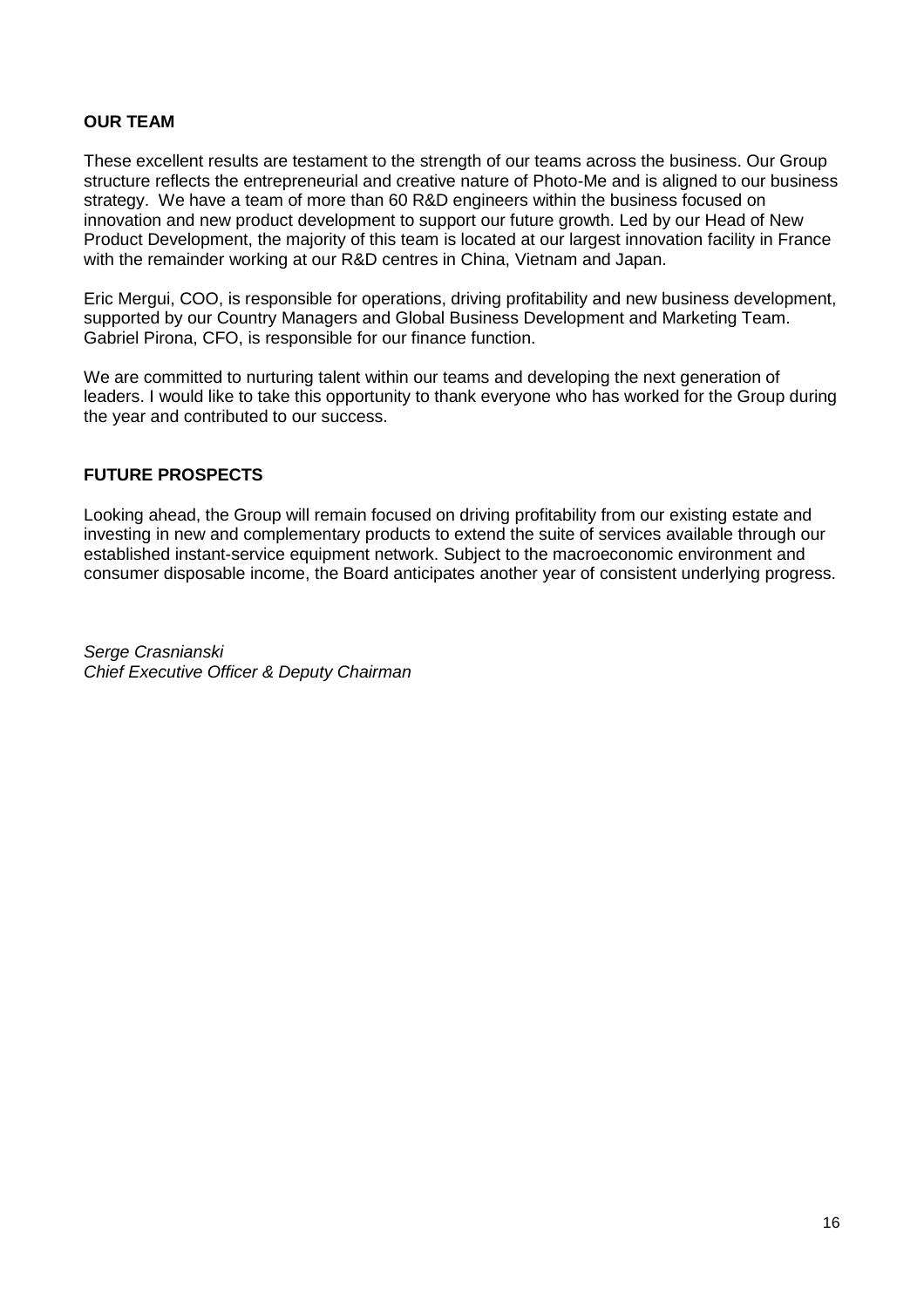# **FINANCIAL REVIEW**

#### **Financial Performance**

The Group delivered a strong financial performance, as illustrated by the significant increase in profits.

Reported revenue increased by 16.7% to £214.7m as a result of the consistent, sustained expansion of our laundry business in Europe, the rollout of new digital photo printing kiosk models designed by Philippe Starck, and the positive impact of currency movements.

|                   | April 2017 | April 2016 |
|-------------------|------------|------------|
|                   | £m         | £m         |
| Revenue           | 214.7      | 184.0      |
| <b>EBITDA</b>     | 69.2       | 56.7       |
| Operating profit  | 46.8       | 39.7       |
| Profit before tax | 48.0       | 40.1       |
| Profit after tax  | 35.1       | 29.2       |

The movements in turnover are outlined in the following table:

|                                 | £m      |
|---------------------------------|---------|
| Turnover April 2016             | 184.0   |
| Change in core business revenue |         |
| <b>Continental Europe</b>       | $+3.9$  |
| UK & Ireland                    | $+7.3$  |
| Asia                            | (5.2)   |
| Impact of exchange rates        | $+24.7$ |
| <b>Turnover April 2017</b>      | 214.7   |

The increase in the profit before tax (PBT) can be explained as follows:

| £m     |
|--------|
| 40.1   |
|        |
| $+6.0$ |
| (5.2)  |
| $+0.9$ |
| $+6.2$ |
|        |
| 48.0   |
|        |

### **Review of operating costs**

Operating costs amounted to £167.8m (2016: £144.3m).

Staff costs amounting to £50.1m increased by £9.2m compared with the previous year and represented 23.3% of revenue (2016: 22.2%). Excluding the impact of foreign exchange headwinds (£5.2m) and the increase linked to Photo-Me (Retail) Limited operations (digital photo operations acquired from Asda); the modest increase in salaries is in line with salary inflation across the Group.

The increase in inventory costs is the direct result of foreign exchange headwinds. As a percentage of sales, inventory costs decreased to 6.3% for the year ended 30 April 2017 from 8.2% in the previous year.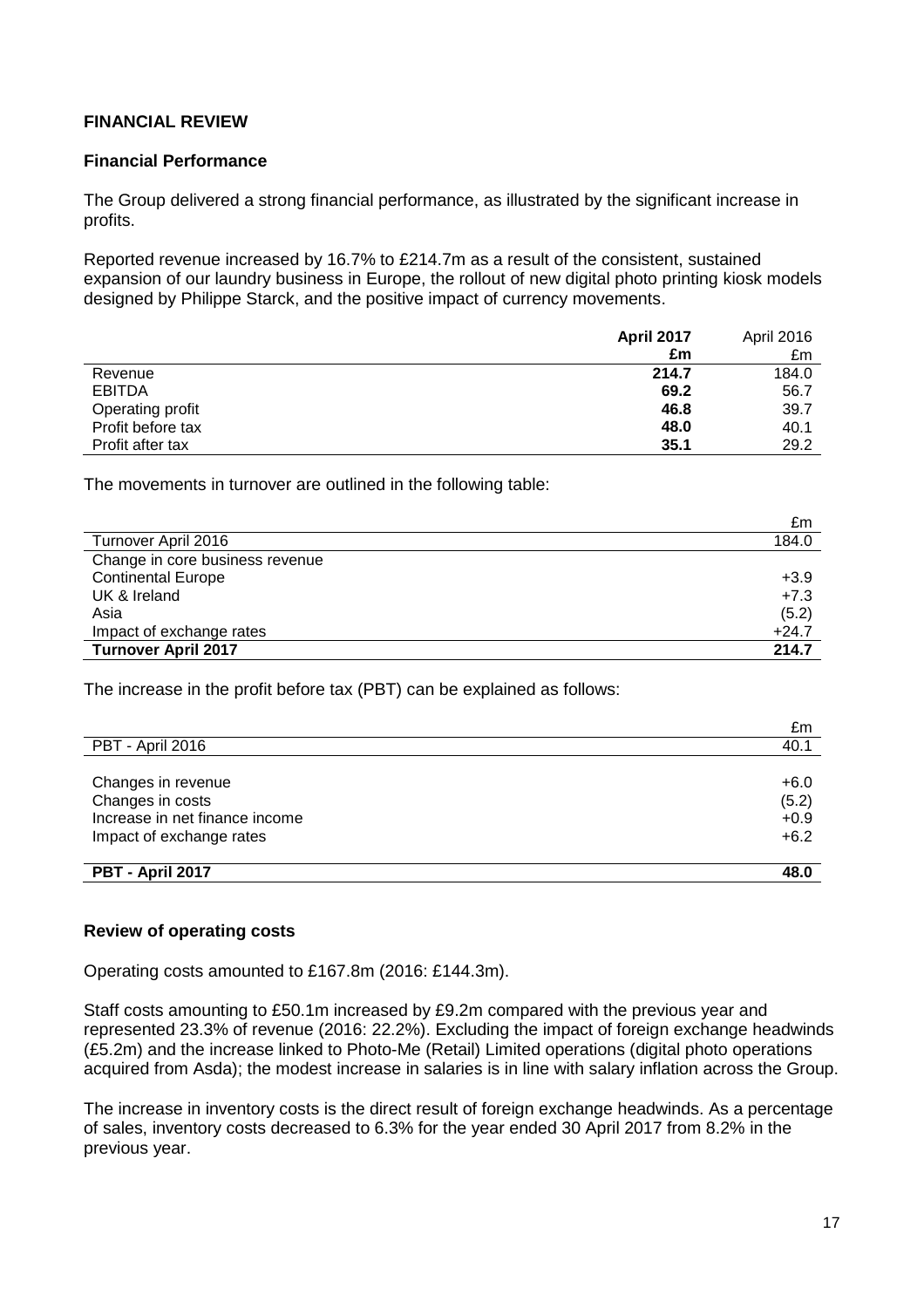The depreciation and amortisation charge at constant rate of exchange increased by £3.5m compared to the same period last year, as a result of increased investment in our estate and depreciation of goodwill and other intangibles arising from the acquisitions of Fowler UK Limited and the UK photo division of Asda Stores Limited.

At constant rate of exchange, and the other operating costs increased at a lower rate than revenues, benefiting from positive exchange gains booked in 2017.

|                                             | <b>April 2017</b> | April 2016 |
|---------------------------------------------|-------------------|------------|
|                                             | £m                | £m         |
| Staff costs                                 | 50.1              | 40.9       |
| Inventory costs                             | 13.5              | 11.5       |
| Other operating costs                       | 82.7              | 75.2       |
|                                             | 146.3             | 127.6      |
| Depreciation and amortization               | 22.4              | 16.9       |
| Profit / (loss) on disposal of fixed assets | (0.9)             | (0.2)      |
| <b>Operating costs</b>                      | 167.8             | 144.3      |

# **Taxation**

The Group tax charge of £12.9m corresponds to an effective tax rate of 26.9% (2016: 27.2%).

The Group undertakes business in 18 countries worldwide, with most of the tax charge arising in France, Japan and the United Kingdom. In each jurisdiction in which the Group operates, operations are organised so that the Group pays the correct and appropriate amount of tax at the right time in accordance with local regulations, and ensures compliance with the Group's tax policy and guidelines.

### **Dividends**

During the year, the Group paid dividends totaling £32.6m in respect of the interim, final and special dividends for the year ended 30 April 2016.

The interim dividend for the year ended 30 April 2017 (3.09p per share), announced in December 2016 was paid in May 2017 and amounted to £11.6m.

#### **Statement of Financial position**

The Group balance sheet can be summarised as follows:

|                                            | <b>April 2017</b> | April 2016 |
|--------------------------------------------|-------------------|------------|
|                                            | £m                | £m         |
| Non-current assets (excl. deposits)        | 108.7             | 84.5       |
| Current assets (excl. cash and deposits)   | 38.3              | 32.4       |
| Non-current liabilities (excl. borrowings) | (10.9)            | (8.4)      |
| Current liabilities (excl. borrowings)     | (46.0)            | (48.2)     |
| Net cash                                   | 39.2              | 62.4       |
| Total equity                               | 129.3             | 122.7      |
| Minority interests                         | (1.3)             | (1.1)      |
| Total shareholders' funds                  | 128.0             | 121.6      |

Following the payment of dividends of £32.6m, shareholders' funds at 30 April 2017 amounted to £128.0m, an increase of £6.4m compared with the previous year end.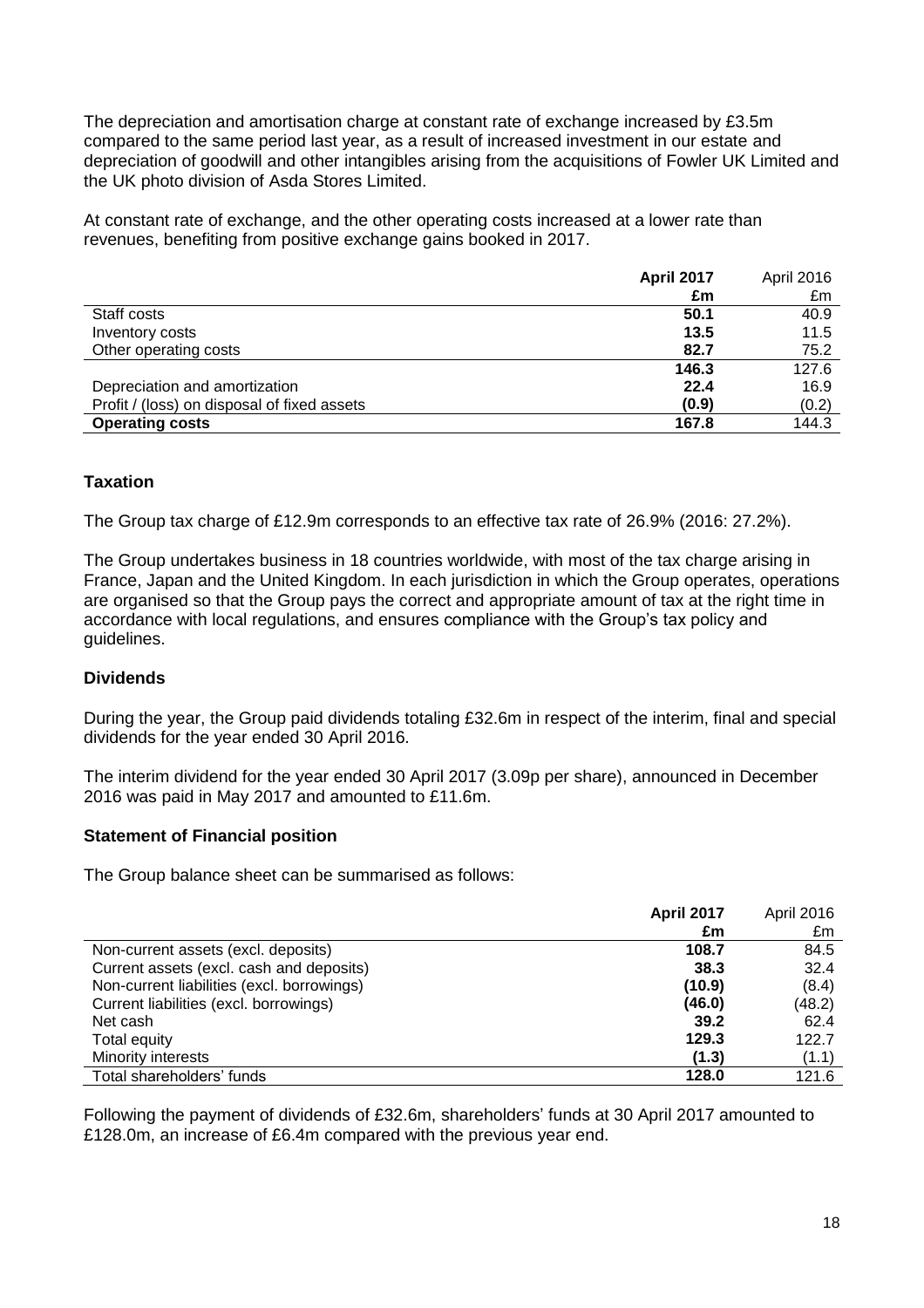Non-current assets detailed are outlined in the following table:

|                                           | <b>April 2017</b> | April 2016 |
|-------------------------------------------|-------------------|------------|
|                                           | £m                | £m         |
| Goodwill                                  | 11.8              | 11.6       |
| R&D costs                                 | 5.7               | 4.7        |
| Other intangible assets                   | 7.8               | 4.0        |
| Operating equipment                       | 66.6              | 49.8       |
| Plant and machinery                       | 6.8               | 5.1        |
| Land and buildings                        | 1.6               | 1.3        |
| Investment property                       | 0.7               | 0.6        |
|                                           | 101.0             | 77.1       |
| Investments                               | 2.1               | 1.7        |
| Deferred tax assets                       | 3.6               | 4.2        |
| Trade and other receivables               | 2.0               | 1.5        |
| Total non-current assets (excl. deposits) | 108.7             | 84.5       |

Goodwill mainly relates to the Japanese subsidiary. The movement in the year mostly corresponds to the impact of foreign currency translations.

The increase in other intangible assets mainly relates to the acquisition of the UK photo division of Asda Stores Limited.

With a net book value of £66.6m, operating equipment constitutes the main component of the Group's total non-current assets. The Group owns some 47,946 machines operated worldwide. The change in net book value reflects the Group's capital expenditure of £33.8m net of depreciation and exchange rate differences amounting to £12.3m.

#### **Cash flow and net cash position**

|                                               | <b>April 2017</b> | April 2016 |
|-----------------------------------------------|-------------------|------------|
|                                               | £m                | £m         |
| Opening net cash                              | 62.4              | 60.7       |
| Cash generated from operations                | 61.3              | 51.4       |
| Taxation                                      | (12.0)            | (10.8)     |
| Net cash generated from operations            | 49.3              | 40.6       |
| Net cash used in investing activities         | (40.9)            | (24.8)     |
| Dividends paid and other financing activities | (32.9)            | (17.8)     |
| Net cash utilised                             | (24.5)            | (2.0)      |
| Impact of exchange rates                      | 1.3               | 3.7        |
| Net cash inflow                               | (23.2)            | 1.7        |
| Closing net cash                              | 39.2              | 62.4       |

The increase in EBITDA, coupled with optimised working capital management, mitigated the impact of increased tax payments resulting in an increase in net cash generated from operations to £49.0m (2016: £40.6m).

Cash generated remained substantial and enabled the Group to finance its capital expenditure programme and pay out to shareholder dividends of £32.6m.

Outstanding debt of £10.7m (2016: £10.8m) was deducted from the closing net cash balance at 30 April 2017.

Total cash and cash equivalents at 30 April 2017 amounted to £47.5m (2016: £71.0m).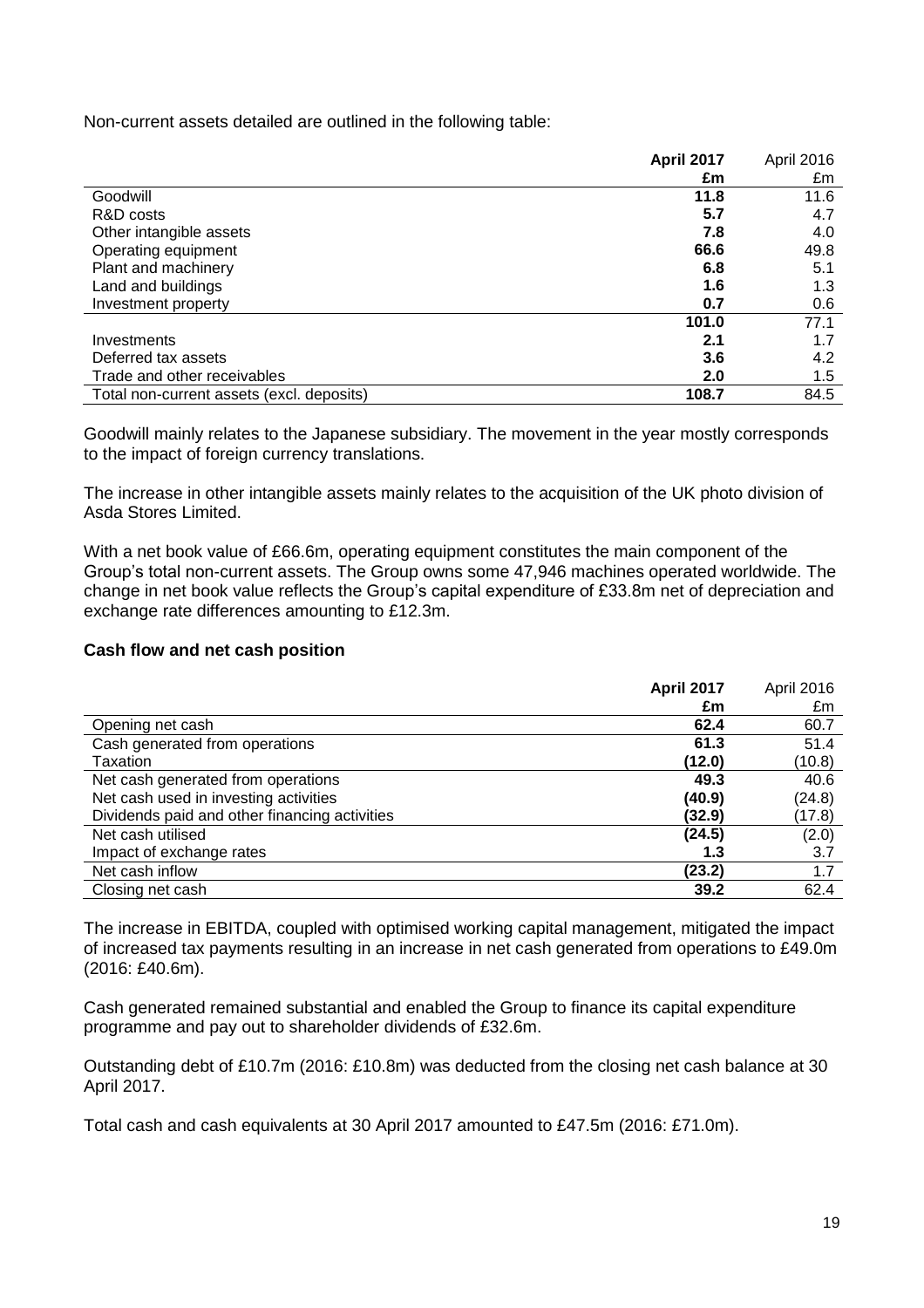At the end of April 2017, the Group's net cash amounting to £39.2m (2016: £62.4m) could be split as follows:

|                          | <b>Cash and</b><br>deposits<br>£m | <b>Borrowings</b><br>£m | <b>Net Cash</b><br>£m |
|--------------------------|-----------------------------------|-------------------------|-----------------------|
| Balance at 30 April 2016 | 73.2                              | (10.8)                  | 62.4                  |
| Cash flow                | (25.5)                            | 1.1                     | (24.4)                |
| Non-cash movements       | 2.1                               | (0.9)                   | 1.2                   |
| Balance at 30 April 2017 | 49.8                              | (10.6)                  | 39.2                  |

#### **PRINCIPAL RISKS**

Similar to any business, the Group faces risks and uncertainties that could impact the achievement of the Group's strategy. These risks are accepted as being part of doing business. The Board recognises that the nature and scope of these risks can change and so regularly reviews the risks faced by the Group as well as the systems and processes to mitigate them.

The table below sets out what the Board believes to be the principal risks and uncertainties, their impact, and actions taken to mitigate them.

| Nature of the risk<br><b>Description and impact</b> |                                                                                                                                                                                                                                                                                                                                                        | <b>Mitigation</b>                                                                                                                                                                                                                                                                                                                                                                                                                                                                                                                                                                                                                                                                                                                                                                       |  |  |
|-----------------------------------------------------|--------------------------------------------------------------------------------------------------------------------------------------------------------------------------------------------------------------------------------------------------------------------------------------------------------------------------------------------------------|-----------------------------------------------------------------------------------------------------------------------------------------------------------------------------------------------------------------------------------------------------------------------------------------------------------------------------------------------------------------------------------------------------------------------------------------------------------------------------------------------------------------------------------------------------------------------------------------------------------------------------------------------------------------------------------------------------------------------------------------------------------------------------------------|--|--|
| <b>Economic</b>                                     |                                                                                                                                                                                                                                                                                                                                                        |                                                                                                                                                                                                                                                                                                                                                                                                                                                                                                                                                                                                                                                                                                                                                                                         |  |  |
| Global economic<br>conditions                       | Economic growth has a major influence<br>on consumer spending. A sustained<br>period of economic recession could lead<br>to a decrease in consumer expenditure in<br>discretionary areas.                                                                                                                                                              | The Group focuses on maintaining the<br>characteristics and affordability of its needs<br>driven and regulatory products.                                                                                                                                                                                                                                                                                                                                                                                                                                                                                                                                                                                                                                                               |  |  |
| Volatility of foreign<br>exchange rates             | The majority of the Group's revenue and<br>profit is generated outside the UK, and<br>the Group results could be adversely<br>impacted by an increase in the value of<br>sterling relative to those currencies.                                                                                                                                        | The Group naturally hedges its exposure to<br>currency fluctuations on transactions, as<br>relevant. However, by its nature, in the Board's<br>opinion, it is very difficult to hedge against<br>currency fluctuations arising from translation in<br>consolidation in a cost-effective manner.                                                                                                                                                                                                                                                                                                                                                                                                                                                                                         |  |  |
| <b>Regulations</b>                                  |                                                                                                                                                                                                                                                                                                                                                        |                                                                                                                                                                                                                                                                                                                                                                                                                                                                                                                                                                                                                                                                                                                                                                                         |  |  |
| Centralisation of<br>production of ID photos        | In many European countries where the<br>Group operates, if governments were to<br>implement centralised image capture, for<br>biometric passport and other applications<br>or widen the acceptance of self-made or<br>home-made photographs for official<br>document applications, the Group's<br>revenues and profits could be seriously<br>affected. | The Group has developed new systems that<br>respond to this situation, leveraging 3D<br>technology in ID security standards, and<br>securely linking our booths to the administration<br>repositories (solutions in place in France,<br>Ireland, Germany and Switzerland, discussions<br>in the UK, Belgium and Holland).<br>Furthermore, the Group also ensures that its ID<br>products remain affordable and of high quality.<br>In the UK, the Group is lobbying both alone, and<br>in tandem with its trade association, to propose<br>a solution similar to the ANTS system in France<br>which sends photos electronically, maintaining<br>the integrity of the photos, compliance with<br>ICAO standards and, in the Board's opinion,<br>posing less threat to national security. |  |  |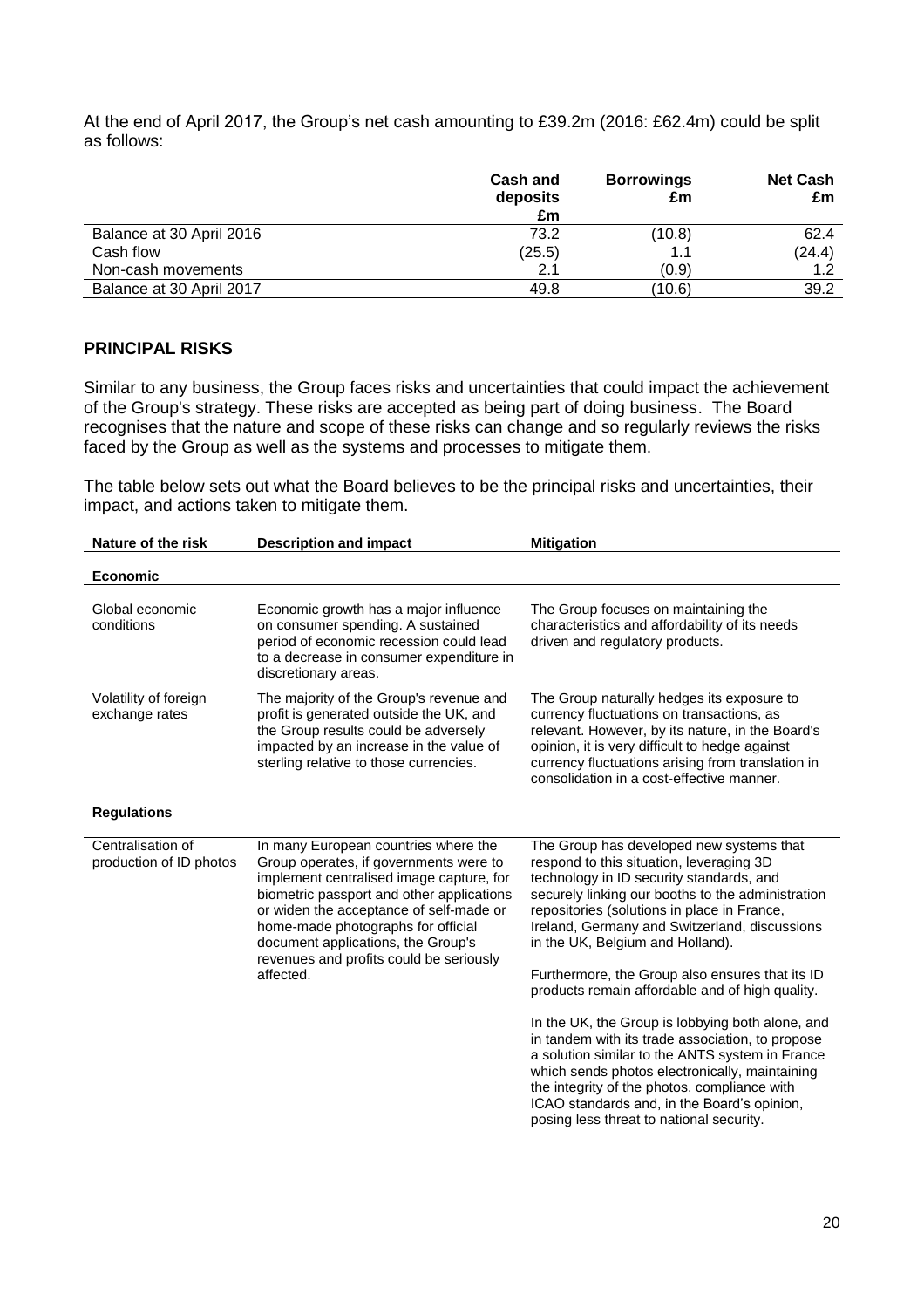| <b>Brexit</b>                                                                      | The UK's referendum decision to leave<br>the EU ("Brexit") will most probably lead<br>to changes in regulations in the UK as                                                                                                                                                                                                                                                                                                                                                                                                                                                                                                     | The Board is keeping the potential impacts of<br>the referendum decision to leave the EU on all<br>the Group's operations under review.                                                                                                                                                                                                                                                                                                                                                                                                                                |  |  |  |
|------------------------------------------------------------------------------------|----------------------------------------------------------------------------------------------------------------------------------------------------------------------------------------------------------------------------------------------------------------------------------------------------------------------------------------------------------------------------------------------------------------------------------------------------------------------------------------------------------------------------------------------------------------------------------------------------------------------------------|------------------------------------------------------------------------------------------------------------------------------------------------------------------------------------------------------------------------------------------------------------------------------------------------------------------------------------------------------------------------------------------------------------------------------------------------------------------------------------------------------------------------------------------------------------------------|--|--|--|
|                                                                                    | well as modifications of numerous<br>arrangements between the UK and other<br>members of the EEC, affecting trade and<br>customs conditions, taxation, movements<br>of resources, etc.                                                                                                                                                                                                                                                                                                                                                                                                                                           | Any potential developments, including new<br>information and policy indications from the UK<br>government and the EU, will be looked at<br>carefully on a continual basis with a view to<br>enhancing the ability to take appropriate action<br>targeted at managing and where possible<br>minimising any adverse repercussions of Brexit.                                                                                                                                                                                                                             |  |  |  |
|                                                                                    |                                                                                                                                                                                                                                                                                                                                                                                                                                                                                                                                                                                                                                  | The specific impact of Brexit on the Group will<br>depend on the details of the conditions of the<br>break-up to be negotiated between the UK and<br>the European Union.                                                                                                                                                                                                                                                                                                                                                                                               |  |  |  |
|                                                                                    |                                                                                                                                                                                                                                                                                                                                                                                                                                                                                                                                                                                                                                  | The Board foresees however that, while in the<br>short term the negative impact of the uncertainty<br>overshadowing the general UK economy could<br>also overspill on the Group's UK operations, in<br>the long term, potential 're-nationalisation' of UK<br>identity documents (including the conversion of<br>the EU burgundy passports to the navy blue<br>British version) as well as strengthened<br>immigration regulations, could lead to increased<br>requests for the Group's secure identification<br>products.                                             |  |  |  |
| <b>Business rates</b>                                                              | Since early 2015, the Valuation Office<br>Authority has been issuing significantly<br>increased assessments for some of the<br>Company's estate, mainly photobooths<br>and printing kiosks, and in some<br>instances applying rates that the<br>Company considers unreasonable. The<br>census campaign led by the Government<br>is part of the well-publicised strategy to<br>systematically increase the amount of tax<br>collected through business rates. The<br>business tax risk is limited to the<br>Company's operations in the UK, and the<br>cost of the tax charge has been fully<br>expensed in the relevant periods. | The Company has engaged advisers to reduce<br>its exposure to business rates. The Company<br>has received advice that the vast majority of the<br>affected estate may not be subject to business<br>rates, and therefore it is systematically<br>appealing before the Valuation Tribunal the<br>assessments received, while negotiating with<br>the authorities to reduce that exposure. The<br>Company believes that following the latest<br>decision by the Upper Tribunal on 12 April 2017<br>in the ATM case, the risk may be capable of<br>successful mitigation. |  |  |  |
| <b>Strategic</b>                                                                   |                                                                                                                                                                                                                                                                                                                                                                                                                                                                                                                                                                                                                                  |                                                                                                                                                                                                                                                                                                                                                                                                                                                                                                                                                                        |  |  |  |
| Identification of new<br>business opportunities                                    | Failure to identify new business areas<br>may impact the ability of the Group to<br>grow in the long term.                                                                                                                                                                                                                                                                                                                                                                                                                                                                                                                       | Management teams constantly review demand<br>in existing markets and potential new<br>opportunities. The Group continues to invest in<br>research into new products and technologies.                                                                                                                                                                                                                                                                                                                                                                                  |  |  |  |
| Inability to deliver<br>anticipated benefits<br>from the launch of new<br>products | The realisation of long-term anticipated<br>benefits depends mainly upon the<br>continued growth of the laundry business<br>and the successful development of<br>integrated secure ID solutions.                                                                                                                                                                                                                                                                                                                                                                                                                                 | The Group regularly monitors the performance<br>of its entire estate of machines. New technology<br>enabled secure ID solutions are heavily trialed<br>before launch and the performance of operating<br>machines is monitored consistently.                                                                                                                                                                                                                                                                                                                           |  |  |  |
| <b>Market</b>                                                                      |                                                                                                                                                                                                                                                                                                                                                                                                                                                                                                                                                                                                                                  |                                                                                                                                                                                                                                                                                                                                                                                                                                                                                                                                                                        |  |  |  |
| Commercial<br>relationships                                                        | The Group has well-established long-<br>term relationships with a number of site-<br>owners. The deterioration in the<br>relationship with, or ultimately the loss of,<br>a key account would have an adverse                                                                                                                                                                                                                                                                                                                                                                                                                    | The Group's major key relationships are<br>supported by medium-term contracts. We<br>actively manage our site-owner relationships at<br>all levels to ensure a high quality of service.                                                                                                                                                                                                                                                                                                                                                                                |  |  |  |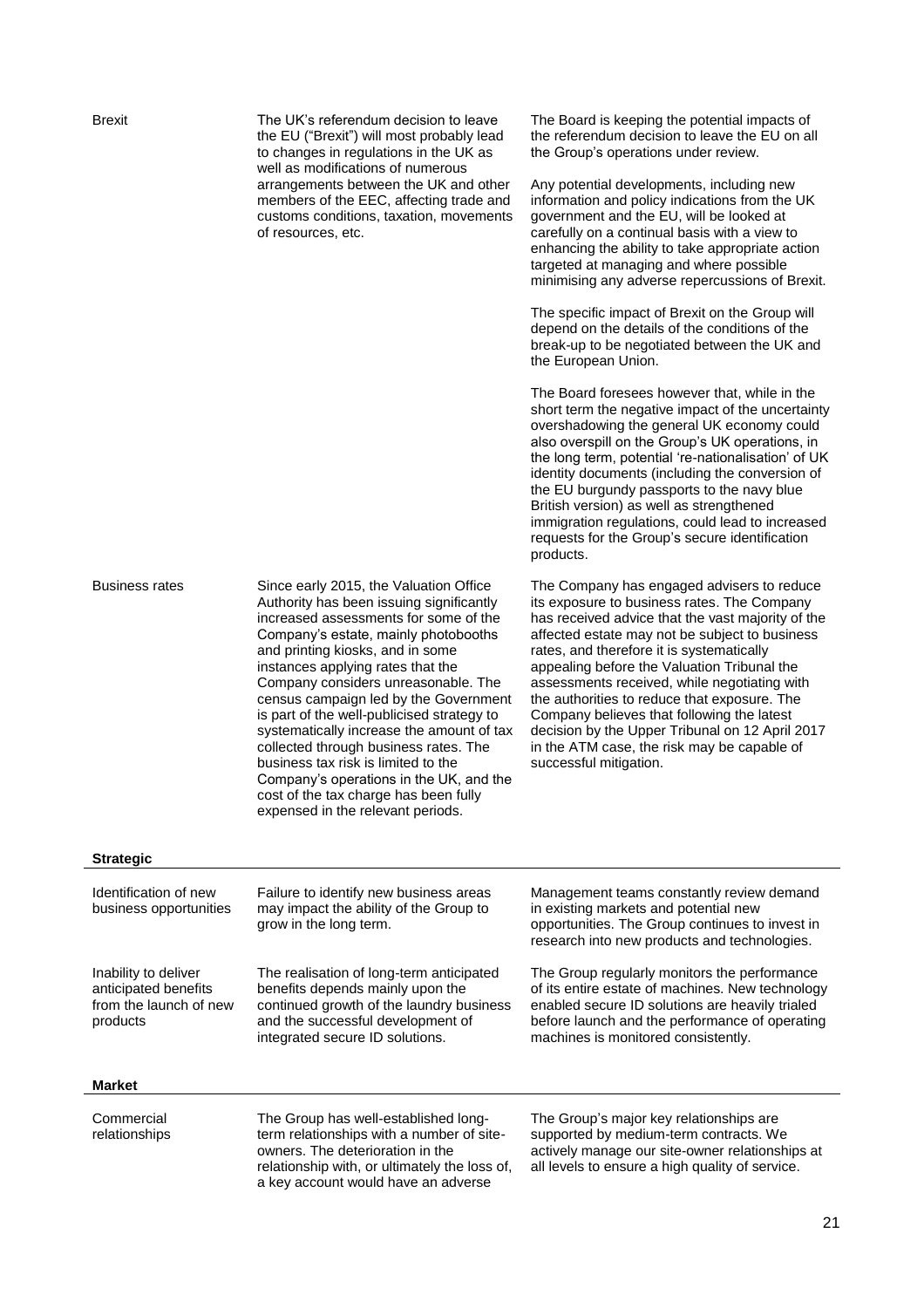albeit contained impact on the Group's results, bearing in mind that the Group's turnover is spread over a large client base and none of the accounts represent more than 1% of Group turnover.

#### **Operational**

| Reliance on foreign<br>manufacturers                                      | The Group sources most of its products<br>from outside the UK. Consequently, the<br>Group is subject to risks associated with<br>international trade.                                                                  | Extensive research is conducted into quality and<br>ethics before the Group procures products from<br>any new country or supplier. The Group also<br>maintains very close relationships with both its<br>suppliers and shippers to ensure that risks of<br>disruption to production and supply are<br>managed appropriately. |
|---------------------------------------------------------------------------|------------------------------------------------------------------------------------------------------------------------------------------------------------------------------------------------------------------------|------------------------------------------------------------------------------------------------------------------------------------------------------------------------------------------------------------------------------------------------------------------------------------------------------------------------------|
| Reliance on one single<br>supplier of<br>consumables                      | The Group currently buys all its paper for<br>photobooths from one single supplier.<br>The failure of this supplier could have a<br>significant adverse impact on paper<br>procurement.                                | The Board has decided to hold a strategic stock<br>of paper, allowing for 6 to 10 months' worth of<br>paper consumption, to allow enough time to put<br>in place alternative solutions.                                                                                                                                      |
| Reputation                                                                | The Group's brands are key assets of the<br>business. Failure to protect the Group's<br>reputation and brands could lead to a<br>loss of trust and confidence. This could<br>result in a decline in the customer base. | The protection of the Group's brands in its core<br>markets is sustained by products with certain<br>unique features. The appearance of the<br>machine is subject to high maintenance<br>standards. Furthermore, the reputational risk is<br>diluted as the Group also operates under a<br>range of brands.                  |
| <b>Product and service</b><br>quality                                     | The Board recognises that the quality<br>and safety of both its products and<br>services is of critical importance and that<br>any major failure will affect consumer<br>confidence.                                   | The Group continues to invest in its existing<br>estate, to ensure that it remains contemporary,<br>and in constant product innovation to meet<br>customer needs. The Group also has a<br>programme in place to regularly train its<br>technicians.                                                                          |
| <b>Technological</b>                                                      |                                                                                                                                                                                                                        |                                                                                                                                                                                                                                                                                                                              |
| Failure to keep up with<br>advances in technology                         | The Group operates in fields where<br>upgrades to new technologies are<br>mission critical, particularly in relation to<br>photography                                                                                 | The Group mitigates this risk by continually<br>focusing on R&D.                                                                                                                                                                                                                                                             |
| Cyber risk: third party<br>attack on our secure ID<br>data transfer feeds | The Group operates an increasing<br>number of photobooths capturing ID data<br>and transferring it directly to<br>governmental databases                                                                               | The Group performs an ongoing assessment of<br>the risks and ensures that the infrastructure<br>meets the security requirements.                                                                                                                                                                                             |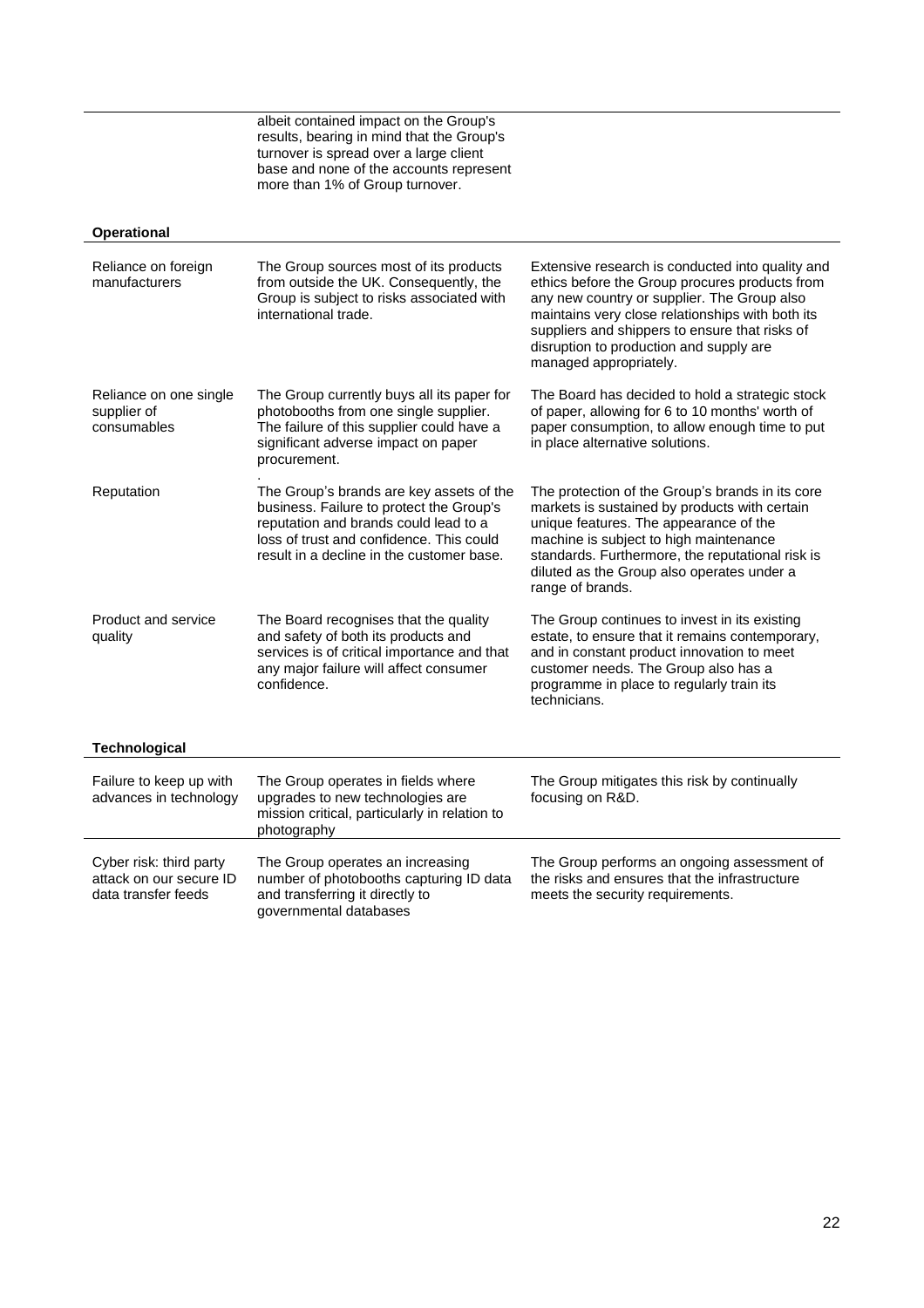### **Group Statement of Comprehensive Income**

For the year ended 30 April 2017

|                                                                      | 2017              | 2016       |
|----------------------------------------------------------------------|-------------------|------------|
|                                                                      | £ '000            | £ '000     |
| <b>Revenue</b>                                                       | 214,653           | 183,994    |
| <b>Cost of Sales</b>                                                 | (156, 427)        | (131, 546) |
| <b>Gross Profit</b>                                                  | 58,226            | 52,448     |
| <b>Other Operating Income</b>                                        | 2,203             | 1,306      |
| <b>Administrative Expenses</b>                                       | (13, 818)         | (14, 185)  |
| Share of Post-Tax Profits from Associates                            | 196               | 165        |
| <b>Operating Profit</b>                                              | 46,807            | 39,734     |
| Finance Income                                                       | 1,488             | 538        |
| <b>Finance Cost</b>                                                  | (256)             | (166)      |
| <b>Profit before Tax</b>                                             | 48,039            | 40,106     |
| <b>Total Tax Charge</b>                                              | (12, 901)         | (10, 907)  |
| <b>Profit for Year</b>                                               | 35,138            | 29,199     |
|                                                                      |                   |            |
| <b>Other Comprehensive Income</b>                                    |                   |            |
| Items that are or may subsequently be classified to profit and loss: |                   |            |
| Exchange differences arising on translation of foreign operations    | 1,862             | 5,328      |
| Taxation on exchange differences                                     | 1,058             | 485        |
| Total items that are or may subsequently be classified to profit and | 2,920             | 5,813      |
| Items that will not be classified to profit and loss:                |                   |            |
| Remeasurement (losses)/gains in defined benefit obligations and      |                   |            |
| other post-employment benefit obligations                            | (48)              | 43         |
| Deferred tax on re measurement (losses)/gains                        | 21                | (9)        |
| Total items that will not be classified to profit and loss           | (27)              | 34         |
| Other comprehensive income/(expense) for the year net of tax         | 2,893             | 5,847      |
| Total comprehensive income for the year                              | 38,031            | 35,046     |
|                                                                      |                   |            |
| <b>Profit for the Year Attributable to:</b>                          |                   |            |
| Owners of the Parent                                                 | 34,991            | 29,066     |
| Non-controlling interests                                            | 147               | 133        |
|                                                                      | 35,138            | 29,199     |
|                                                                      |                   |            |
| Total comprehensive income attributable to:                          |                   |            |
| Owners of the Parent                                                 | 37,799            | 34,841     |
| Non-controlling interests                                            | 232               | 205        |
|                                                                      | 38,031            | 35,046     |
|                                                                      |                   |            |
| <b>Earnings per Share</b>                                            |                   |            |
| <b>Basic Earnings per Share</b>                                      | 9.30 <sub>p</sub> | 7.77p      |
| <b>Diluted Earnings per Share</b>                                    | 9.27p             | 7.72p      |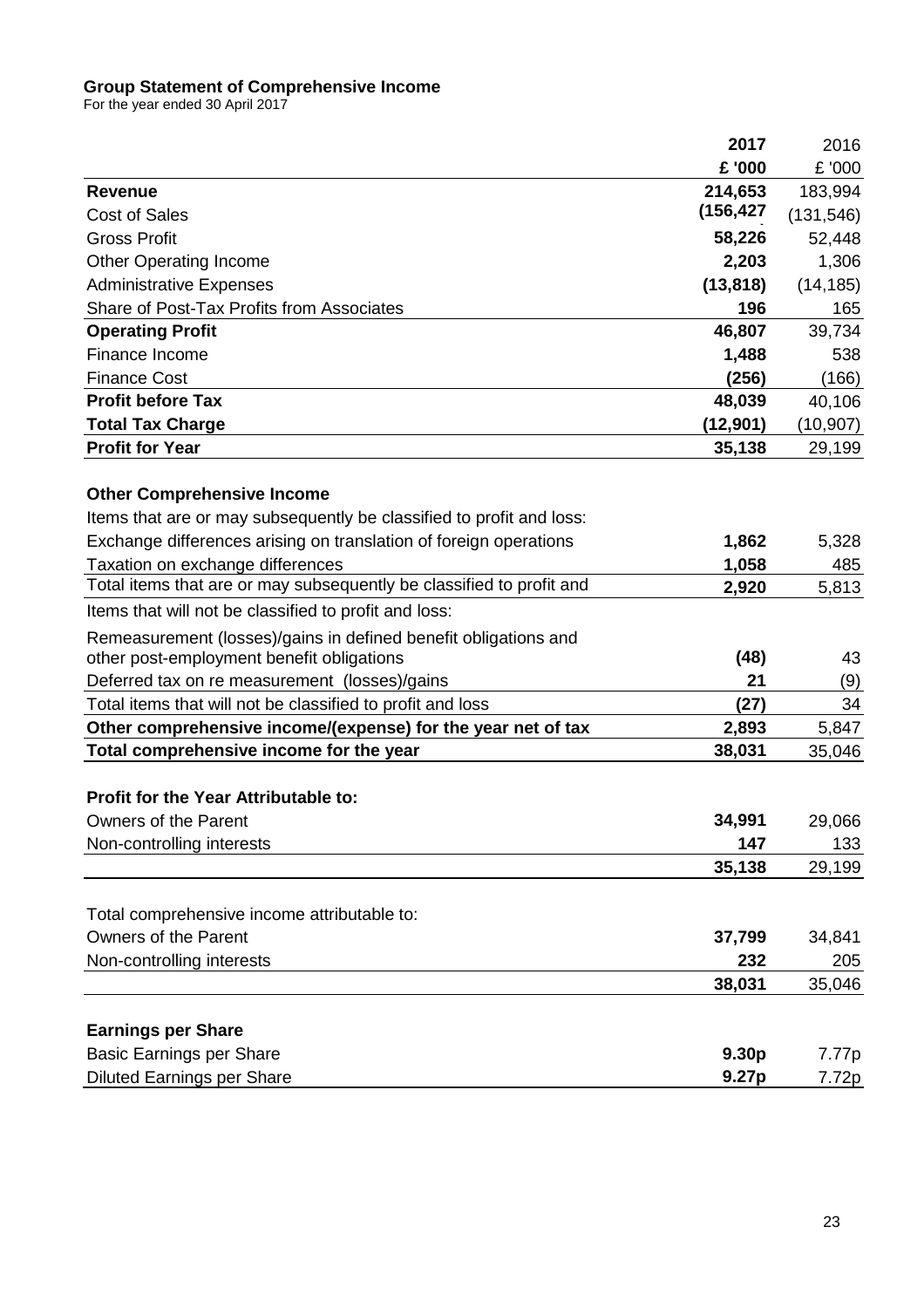#### **Statements of Financial Position**

For the year ended 30 April 2017

|                                             | Group   |         |
|---------------------------------------------|---------|---------|
|                                             | 2017    | 2016    |
| Assets                                      | £'000   | £'000   |
| Non-current assets                          |         |         |
| Goodwill                                    | 11,812  | 11,606  |
| Other intangible assets                     | 13,451  | 8,706   |
| Property, plant & equipment                 | 74,989  | 56,094  |
| Investment property                         | 662     | 629     |
| Investment in associates                    | 2,095   | 1,713   |
| Investment in subsidiaries                  |         |         |
| Other financial assets - held to maturity   | 2,389   | 2,253   |
| Other financial assets - available for sale | 81      | 75      |
| Deferred tax assets                         | 3,641   | 4,216   |
| Trade and other receivables                 | 2,025   | 1,548   |
|                                             | 111,145 | 86,840  |
| <b>Current assets</b>                       |         |         |
| Inventories                                 | 19,418  | 17,094  |
| Trade and other receivables                 | 18,542  | 13,010  |
| <b>Current tax</b>                          | 288     | 2,273   |
| Cash and cash equivalents                   | 47,505  | 71,005  |
|                                             | 85,753  | 103,382 |
| Assets held for sale                        | 96      | 96      |
| <b>Total assets</b>                         | 196,994 | 190,318 |
|                                             |         |         |
| Equity                                      |         |         |
| Share capital                               | 1,882   | 1,877   |
| Share premium                               | 8,999   | 8,156   |
| Translation and other reserves              | 13,249  | 10,507  |
| Retained earnings                           | 103,831 | 101,101 |
| Equity attributable to owners of the Parent | 127,961 | 121,641 |
| Non-controlling interests                   | 1,341   | 1,109   |
| <b>Total equity</b>                         | 129,302 | 122,750 |
|                                             |         |         |
| Liabilities                                 |         |         |
| Non-current liabilities                     |         |         |
| <b>Financial liabilities</b>                | 8,192   | 9,183   |
| Post-employment benefit obligations         | 5,456   | 4,755   |
| Provisions                                  |         | 10      |
| Deferred tax liabilities                    | 3,087   | 1,887   |
| Trade and other payables                    | 2,310   | 1,821   |
|                                             | 19,045  | 17,656  |
| <b>Current liabilities</b>                  |         |         |
| <b>Financial liabilities</b>                | 2,490   | 1,660   |
| Provisions                                  | 2,072   | 4,103   |
| <b>Current tax</b>                          | 4,209   | 8,341   |
| Trade and other payables                    | 39,876  | 35,808  |
|                                             | 48,647  | 49,912  |
| Total equity and liabilities                | 196,994 | 190,318 |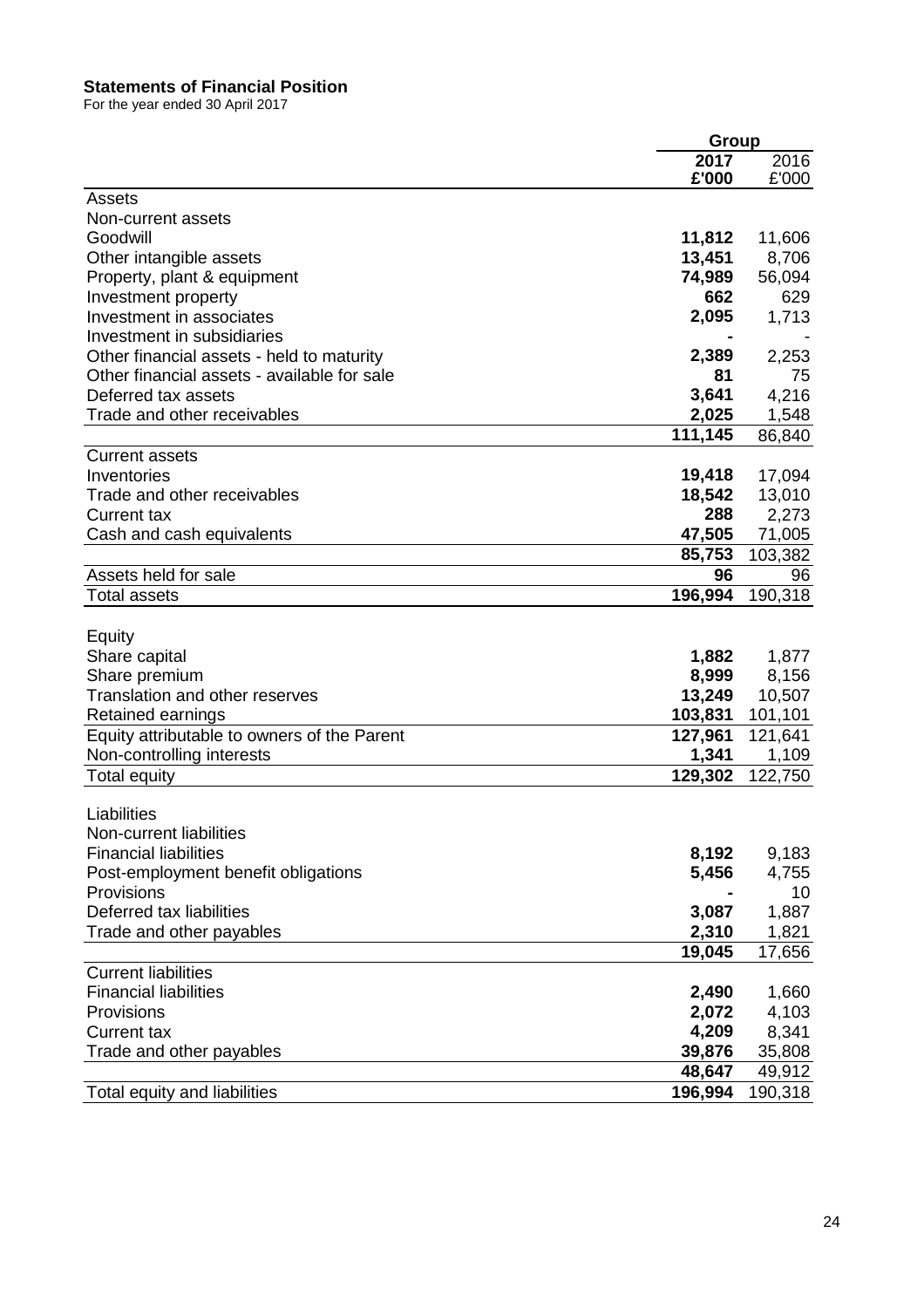#### **Group Statement of Cash Flows**

For the year ended 30 April 2017

|                                                        | 2017      | 2016      |
|--------------------------------------------------------|-----------|-----------|
|                                                        | £'000     | £'000     |
| Cash flow from operating activities                    |           |           |
| Profit before tax                                      | 48,039    | 40,106    |
| Finance cost                                           | 256       | 166       |
| Finance Income                                         | (1, 488)  | (538)     |
| Operating profit                                       | 46,807    | 39,734    |
| Share of post tax profit from associates               | (196)     | (165)     |
| Amortisation of intangible assets                      | 2,479     | 1,548     |
| Depreciation of property, plant and equipment          | 19,944    | 15,413    |
| Profit/(loss) on sale of property, plant and equipment | (887)     | (236)     |
| Exchange differences                                   | (727)     | 2,031     |
| Other items                                            | (3, 877)  | (1,615)   |
| Changes in working capital:                            |           |           |
| Inventories                                            | (1,088)   | (3,665)   |
| Trade and other receivables                            | (1, 534)  | 52        |
| Trade and other payables                               | 2,377     | 108       |
| Provisions                                             | (2,045)   | (1,775)   |
| Cash generated from operations                         | 61,253    | 51,430    |
| Interest paid                                          | (256)     | (166)     |
| <b>Taxation paid</b>                                   | (11,969)  | (10,816)  |
| Net cash generated from operating activities           | 49,028    | 40,448    |
| Cash flows from investing activities                   |           |           |
| Acquisition of subsidiaries net of cash acquired       |           | (1,642)   |
| Investment in associates                               | (361)     | (671)     |
| Loans advanced to associates                           | (1,014)   |           |
| Investment in intangible assets                        | (6,686)   | (3,221)   |
| Proceeds from sale of intangible assets                | 9         |           |
| Purchase of property, plant and equipment              | (36, 652) | (21, 276) |
| Proceeds from sale of property, plant and equipment    | 2,783     | 1,521     |
| Interest received                                      | 75        | 538       |
| Dividends received from associates                     | 279       |           |
| Net cash utilised in investing activities              | (41,567)  | (24, 751) |
| <b>Cash flows from financing activities</b>            |           |           |
| Issue of Ordinary shares to equity shareholders        | 848       | 1,036     |
| Repayment of capital element of finance leases         | (173)     | (147)     |
| Repayment of borrowings                                | (1,630)   | (665)     |
| Increase in borrowings                                 | 693       | 10,946    |
| Increase / Decrease in assets held to maturity         | (29)      | 29        |
| Dividends paid to owners of the Parent                 | (32,629)  | (18, 217) |
| Net cash utilised in financing activities              | (32, 920) | (7,018)   |
| Net increase in cash and cash equivalents              | (25, 459) | 8,679     |
| Cash and cash equivalents at beginning of year         | 71,005    | 58,632    |
| Exchange loss on cash and cash equivalents             | 1,959     | 3,694     |
| Cash and cash equivalents at end of year               | 47,505    | 71,005    |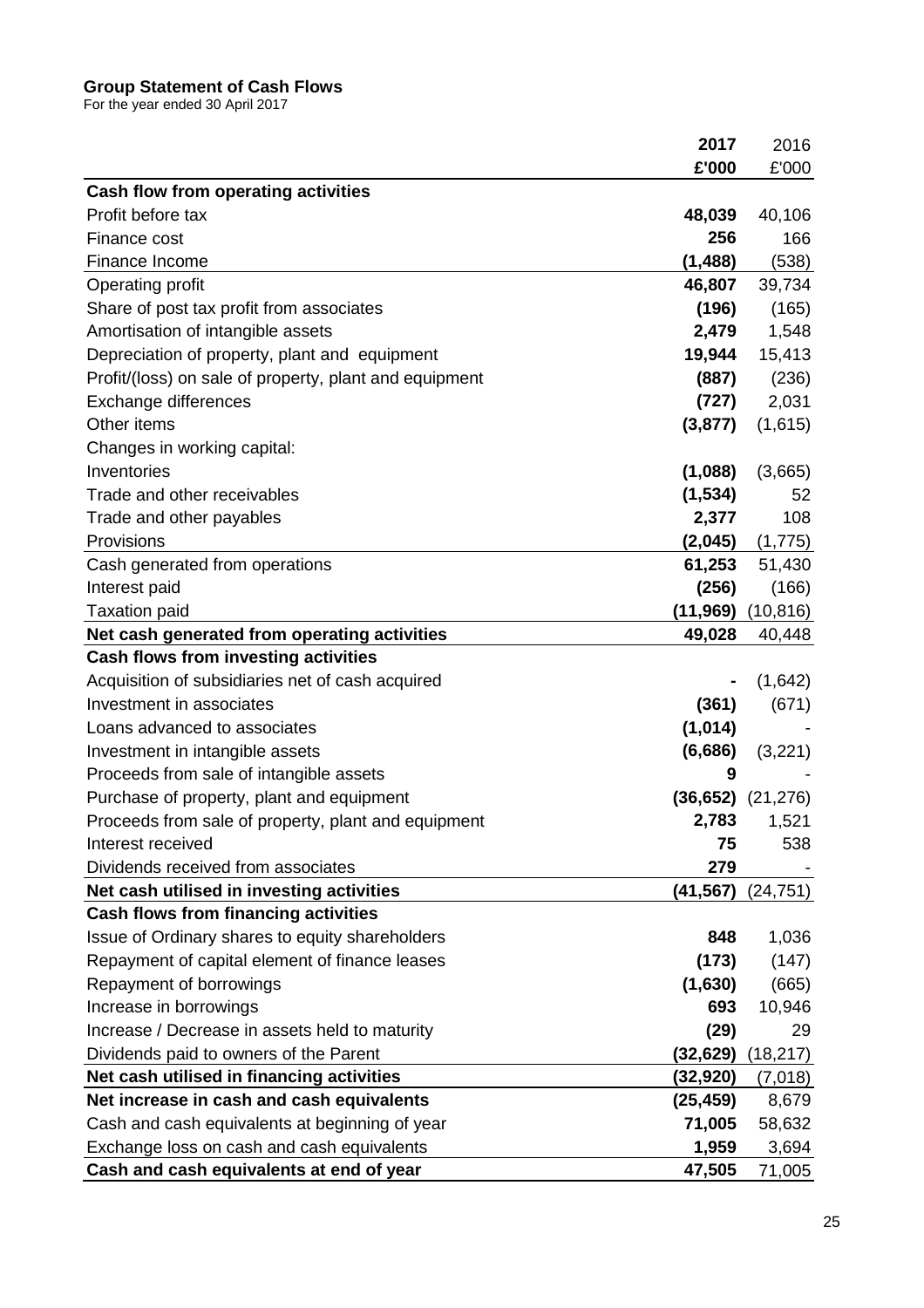#### **Group Statement of Changes in Equity**

for the year ended 30 April 2017

|                                                                                                                  | <b>Share</b><br>capital<br>£'000 | <b>Share</b><br>premium<br>£'000 | Other<br>reserves<br>£'000 | <b>Translation</b><br>reserve<br>£'000 | <b>Retained</b><br>earnings<br>£'000 | <b>Attributable</b><br>to owners of<br>the Parent<br>£'000 | Non-<br>controlling<br>interests<br>£'000 | Total<br>£'000         |
|------------------------------------------------------------------------------------------------------------------|----------------------------------|----------------------------------|----------------------------|----------------------------------------|--------------------------------------|------------------------------------------------------------|-------------------------------------------|------------------------|
| At 1 May 2015                                                                                                    | 1,866                            | 7,131                            | 1,874                      | 2,892                                  | 89,744                               | 103,507                                                    | 904                                       | 104,411                |
| Profit for year                                                                                                  | $\blacksquare$                   | $\blacksquare$                   | $\overline{\phantom{a}}$   | $\blacksquare$                         | 29,066                               | 29,066                                                     | 133                                       | 29,199                 |
| Other comprehensive<br>(expense)/income                                                                          |                                  |                                  |                            |                                        |                                      |                                                            |                                           |                        |
| Exchange differences                                                                                             |                                  |                                  |                            | 5,256                                  |                                      | 5,256                                                      | 72                                        | 5,328                  |
| Transfers between<br>reserves                                                                                    |                                  |                                  |                            | 485                                    |                                      | 485                                                        |                                           | 485                    |
| Remeasurement losses<br>in defined benefit<br>pension scheme and<br>other post-employment<br>benefit obligations |                                  |                                  |                            |                                        | 43                                   | 43                                                         |                                           | 43                     |
| Deferred tax on<br>remeasurement gains                                                                           |                                  |                                  |                            |                                        | (9)                                  | (9)                                                        |                                           | (9)                    |
| <b>Total other</b><br>comprehensive<br>(expense)/income                                                          |                                  |                                  |                            | 5,741                                  | 34                                   | 5,775                                                      | 72                                        | 5,847                  |
| Total comprehensive<br>(expense)/income                                                                          |                                  |                                  |                            | 5,741                                  | 29,100                               | 34,841                                                     | 205                                       | 35,046                 |
| Transactions with owners<br>of the Parent<br>Shares issued in the<br>period                                      | 11                               | 1,025                            |                            |                                        |                                      | 1,036                                                      |                                           | 1,036                  |
| Share options<br>Deferred tax on share                                                                           |                                  |                                  |                            |                                        | 413                                  | 413                                                        |                                           | 413                    |
| options                                                                                                          |                                  |                                  |                            |                                        | 61                                   | 61                                                         |                                           | 61                     |
| <b>Dividends</b><br>Total transactions with<br>owners of the Parent                                              | 11                               | 1,025                            |                            | -                                      | (18, 217)<br>(17, 743)               | (18, 217)<br>(16, 707)                                     |                                           | (18, 217)<br>(16, 707) |
| At 30 April 2016                                                                                                 | 1,877                            | 8,156                            | 1,874                      | 8,633                                  | 101,101                              | 121,641                                                    | 1,109                                     | 122,750                |
| At 1 May 2016                                                                                                    | 1,877                            | 8,156                            | 1,874                      | 8,633                                  | 101,101                              | 121,641                                                    | 1,109                                     | 122,750                |
| Profit for year                                                                                                  |                                  |                                  |                            |                                        | 34,991                               | 34,991                                                     | 147                                       | 35,138                 |
| <b>Other comprehensive</b><br>(expense)/income                                                                   |                                  |                                  |                            |                                        |                                      |                                                            |                                           |                        |
| Exchange differences                                                                                             |                                  |                                  |                            | 3,192                                  |                                      | 3,192                                                      | 85                                        | 3,277                  |
| Tax on exchange                                                                                                  |                                  |                                  |                            | 1,058                                  |                                      | 1,058                                                      |                                           | 1,058                  |
| Translation reserve taken<br>to income statement on<br>disposal of subsidiaries                                  |                                  |                                  |                            | (1, 415)                               |                                      | (1, 415)                                                   |                                           | (1, 415)               |
| Transfers between<br>reserves<br>Re-measurement losses<br>in defined benefit<br>pension scheme and               |                                  |                                  | (93)                       |                                        | 93                                   |                                                            |                                           |                        |
| other post-employment<br>benefit obligations                                                                     |                                  |                                  |                            |                                        | (48)                                 | (48)                                                       |                                           | (48)                   |
| Deferred tax on re-<br>measurement gains<br><b>Total other</b>                                                   |                                  |                                  |                            |                                        | 21                                   | 21                                                         |                                           | 21                     |
| comprehensive<br>(expense)/income                                                                                |                                  |                                  | (93)                       | 2,835                                  | 66                                   | 2,808                                                      | 85                                        | 2,893                  |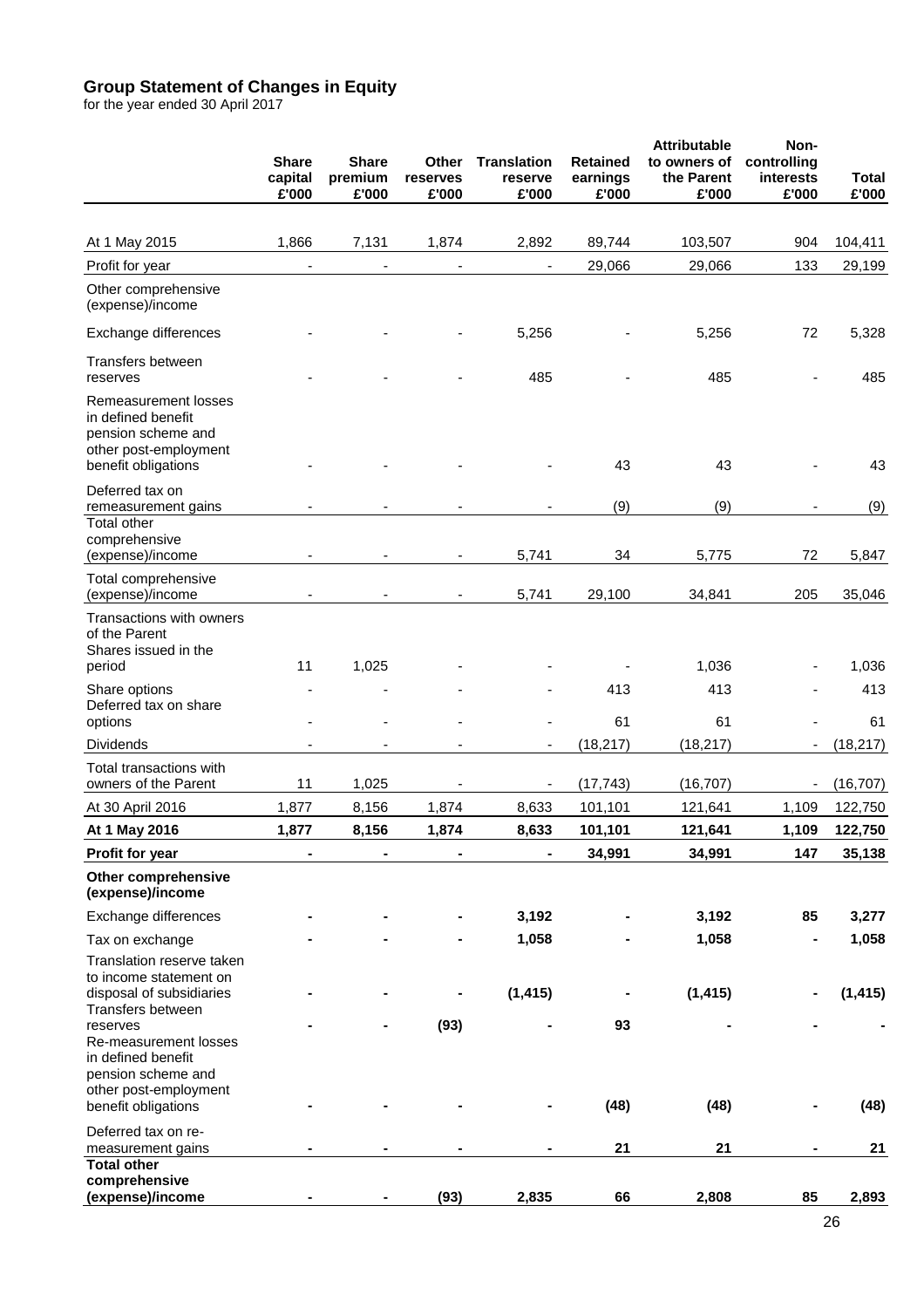| <b>Total comprehensive</b>                       |                |       |                |                          |                |           |                |           |
|--------------------------------------------------|----------------|-------|----------------|--------------------------|----------------|-----------|----------------|-----------|
| (expense)/income                                 | ۰              | ۰.    | (93)           | 2,835                    | 35,057         | 37,799    | 232            | 38,031    |
| <b>Transactions with</b><br>owners of the Parent |                |       |                |                          |                |           |                |           |
| Shares issued in the                             |                |       |                |                          |                |           |                |           |
| period                                           | 5              | 843   | $\blacksquare$ | $\blacksquare$           | $\blacksquare$ | 848       | ۰              | 848       |
| Share options                                    | ۰              | ٠     | $\blacksquare$ | $\blacksquare$           | 296            | 296       | ۰              | 296       |
| Deferred tax on share                            |                |       |                |                          |                |           |                |           |
| options                                          | -              | ۰.    | $\blacksquare$ | $\overline{\phantom{0}}$ | 6              | 6         | $\blacksquare$ | 6         |
| <b>Dividends</b>                                 | $\blacksquare$ | ۰     |                | ۰                        | (32, 629)      | (32, 629) | $\blacksquare$ | (32, 629) |
| <b>Total transactions with</b>                   |                |       |                |                          |                |           |                |           |
| owners of the Parent                             | 5              | 843   |                |                          | (32, 327)      | (31, 479) | $\blacksquare$ | (31, 479) |
| <b>At 30 April 2017</b>                          | 1,882          | 8.999 | 1,781          | 11,468                   | 103,831        | 127,961   | 1,341          | 129,302   |

# **NOTES**

### **1. Basis of preparation and accounting policies**

The preliminary results for the year ended 30 April 2017 have been extracted from the audited consolidated financial statements, which were approved by the Board of Directors on 26 June 2017. The audited consolidated financial statements have not yet been delivered to the Registrar of Companies but are expected to be published by the end of July.

### **Abridged financial information**

The financial information in this announcement which was approved by the Board of Directors does not constitute the Company's statutory accounts for the years ended 30 April 2016 or 2017 but is derived from those accounts. Statutory accounts for 2016 have been delivered to the Registrar of Companies. The auditors have reported on those accounts; their reports were unqualified and did not contain statements under s498(2) or (3) Companies Act 2006. This preliminary announcement has been prepared in accordance with the accounting policies under IFRS as adopted by the EU.

Whilst the financial information included in this preliminary announcement has been prepared in accordance with IFRS, this announcement does not itself contain sufficient information to comply with IFRS. This preliminary announcement constitutes a dissemination announcement in accordance with Rule 6.3 of the Disclosures and Transparency Rules (DTR).

#### **2. Segmental analysis**

IFRS 8 requires operating segments to be identified, based on information presented to the Chief Operating Decision Maker (CODM) in order to allocate resources to the segments and monitor performance. The Group monitors performance at the adjusted operating profit level before specific items, interest and taxation.

In accordance with IFRS 8, no segment information is provided for assets and liabilities in the disclosures below, as this information is not regularly provided to the Chief Operating Decision Maker.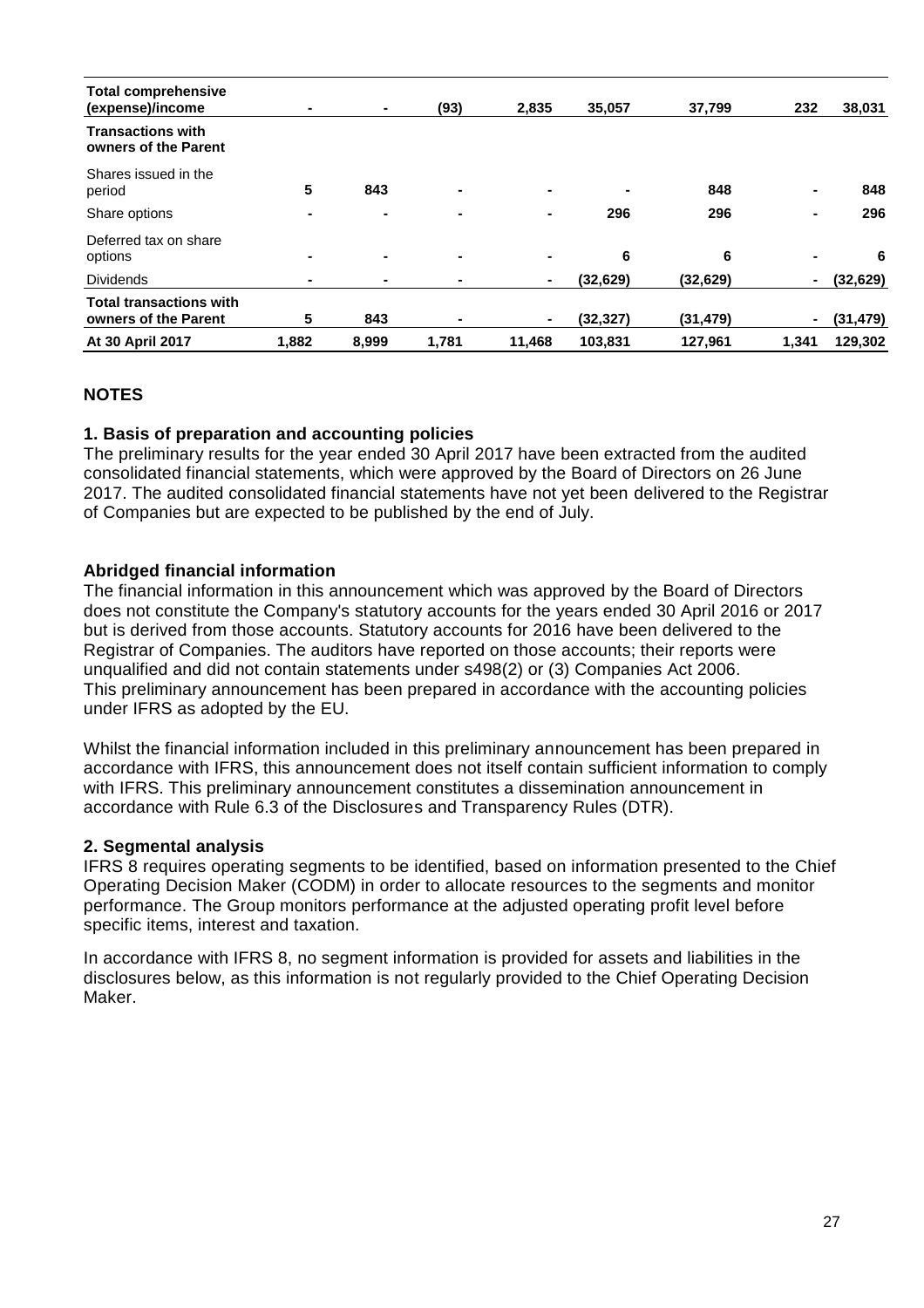# The segment results are as follows:

|                                                           |         |             | United    |          |
|-----------------------------------------------------------|---------|-------------|-----------|----------|
|                                                           |         | Continental | Kingdom & |          |
|                                                           | Asia    | Europe      | Ireland   | Total    |
|                                                           | £'000   | £'000       | £'000     | £'000    |
| 2017                                                      |         |             |           |          |
| Total revenue                                             | 49,472  | 124,739     | 53,870    | 228,081  |
| Inter segment sales                                       | (128)   | (13,069)    | (231)     | (13,428) |
| Revenue from external customers                           | 49,344  | 111,670     | 53,639    | 214,653  |
| <b>EBITDA</b>                                             | 12,340  | 46,978      | 12,349    | 71,667   |
| Depreciation and amortisation                             | (3,940) | (13, 038)   | (5,041)   | (22,019) |
| Operating profit excluding associates and corporate costs | 8,400   | 33,940      | 7,308     | 49,648   |
| Share of post-tax profits from associates                 |         |             |           | 196      |
| Corporate costs excluding depreciation and amortisation   |         |             |           | (2,633)  |
| Corporate depreciation and amortisation                   |         |             |           | (404)    |
| <b>Operating profit</b>                                   |         |             |           | 46,807   |
| Finance Income                                            |         |             |           | 1,488    |
| Finance costs                                             |         |             |           | (256)    |
| <b>Profit before tax</b>                                  |         |             |           | 48,039   |
| Tax                                                       |         |             |           | (12,901) |
| <b>Profit for year</b>                                    |         |             |           | 35,138   |
|                                                           |         |             |           |          |
| Capital expenditure                                       | 7,227   | 20,125      | 15,301    | 42,653   |
| Corporate capital expenditure                             |         |             |           | 820      |
| <b>Total capital expenditure</b>                          |         |             |           | 43,473   |

# **Reconciliation of operating profit**

|                                           |       |                | United    |         |
|-------------------------------------------|-------|----------------|-----------|---------|
|                                           |       | Continental    | Kingdom & |         |
|                                           | Asia  | Europe         | Ireland   | Total   |
|                                           | £'000 | £'000          | £'000     | £'000   |
| Operating profit before associates        | 8,400 | 33,940         | 7,308     | 49,648  |
| Share of post-tax profits from associates | 196   | $\blacksquare$ |           | 196     |
| Corporate operating loss                  | ۰     | 938            | (3, 975)  | (3,037) |
| Total operating profit                    | 8,596 | 34,878         | 3,333     | 46,807  |
|                                           |       |                |           |         |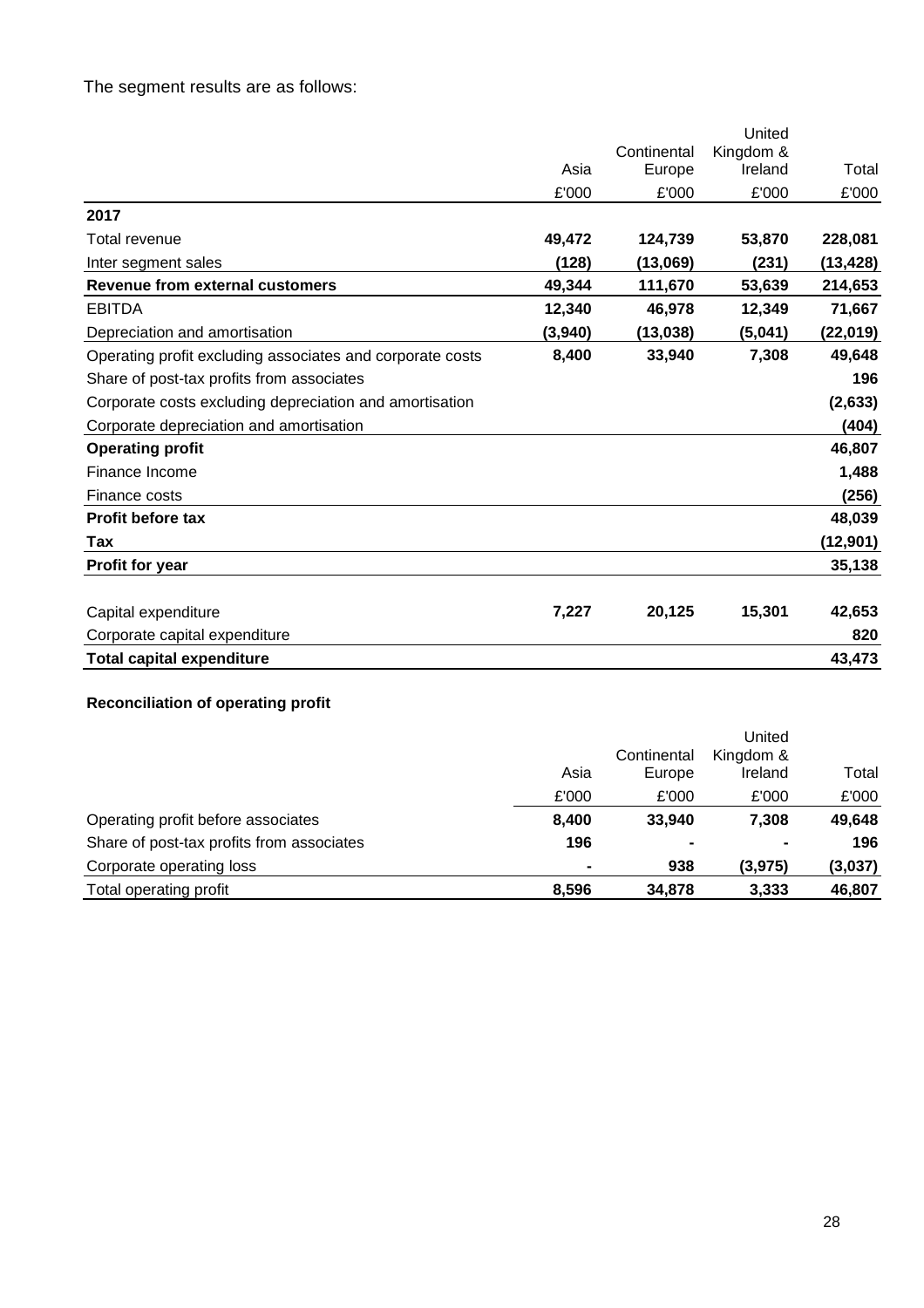|                                                           |          |             | United    |           |
|-----------------------------------------------------------|----------|-------------|-----------|-----------|
|                                                           |          | Continental | Kingdom & |           |
|                                                           | Asia     | Europe      | Ireland   | Total     |
|                                                           | £'000    | £'000       | £'000     | £'000     |
| 2016                                                      |          |             |           |           |
| Total revenue                                             | 45,364   | 100,816     | 46,066    | 192,246   |
| Inter segment sales                                       | (865)    | (7, 104)    | (283)     | (8, 252)  |
| Revenue from external customers                           | 44,499   | 93,712      | 45,783    | 183,994   |
| <b>EBITDA</b>                                             | 13,633   | 33,881      | 11,934    | 59,448    |
| Depreciation and amortisation                             | (3, 134) | (9,718)     | (3,973)   | (16, 825) |
| Operating profit excluding associates and corporate costs | 10,499   | 24,163      | 7,961     | 42,623    |
| Share of post-tax profits from associates                 |          |             |           | 165       |
| Corporate costs excluding depreciation and amortisation   |          |             |           | (2,918)   |
| Corporate depreciation and amortisation                   |          |             |           | (136)     |
| Operating profit                                          |          |             |           | 39,734    |
| Finance Income                                            |          |             |           | 538       |
| Finance costs                                             |          |             |           | (166)     |
| Profit before tax                                         |          |             |           | 40,106    |
| Tax                                                       |          |             |           | (10, 907) |
| Profit for year                                           |          |             |           | 29,199    |
|                                                           |          |             |           |           |
| Capital expenditure                                       | 4,623    | 13,221      | 4,669     | 22,513    |
| Corporate capital expenditure                             |          |             |           | 2,303     |
| Total capital expenditure                                 |          |             |           | 24,816    |

# **Reconciliation of operating profit**

|                                           |        |             | United    |         |
|-------------------------------------------|--------|-------------|-----------|---------|
|                                           |        | Continental | Kingdom & |         |
|                                           | Asia   | Europe      | Ireland   | Total   |
|                                           | £'000  | £'000       | £'000     | £'000   |
| Operating profit before associates        | 10.499 | 24.163      | 7.961     | 42,623  |
| Share of post-tax profits from associates | 165    |             |           | 165     |
| Corporate operating loss                  | ٠      | 737         | (3,791)   | (3,054) |
| Total operating profit                    | 10.664 | 24,900      | 4,170     | 39,734  |

Inter-segment revenue mainly relates to sales of equipment.

# **Reconciliation of EBITDA**

|                               | 2017  | 2016  |
|-------------------------------|-------|-------|
|                               |       |       |
| <b>PBT</b>                    | 48.0  | 40.1  |
| Finance Income                | (1.5) | (0.5) |
| <b>Finance Costs</b>          | 0.3   | 0.2   |
| Depreciation and Amortization | 22.4  | 16.9  |
| <b>EBITDA</b>                 | 69.2  | 56.7  |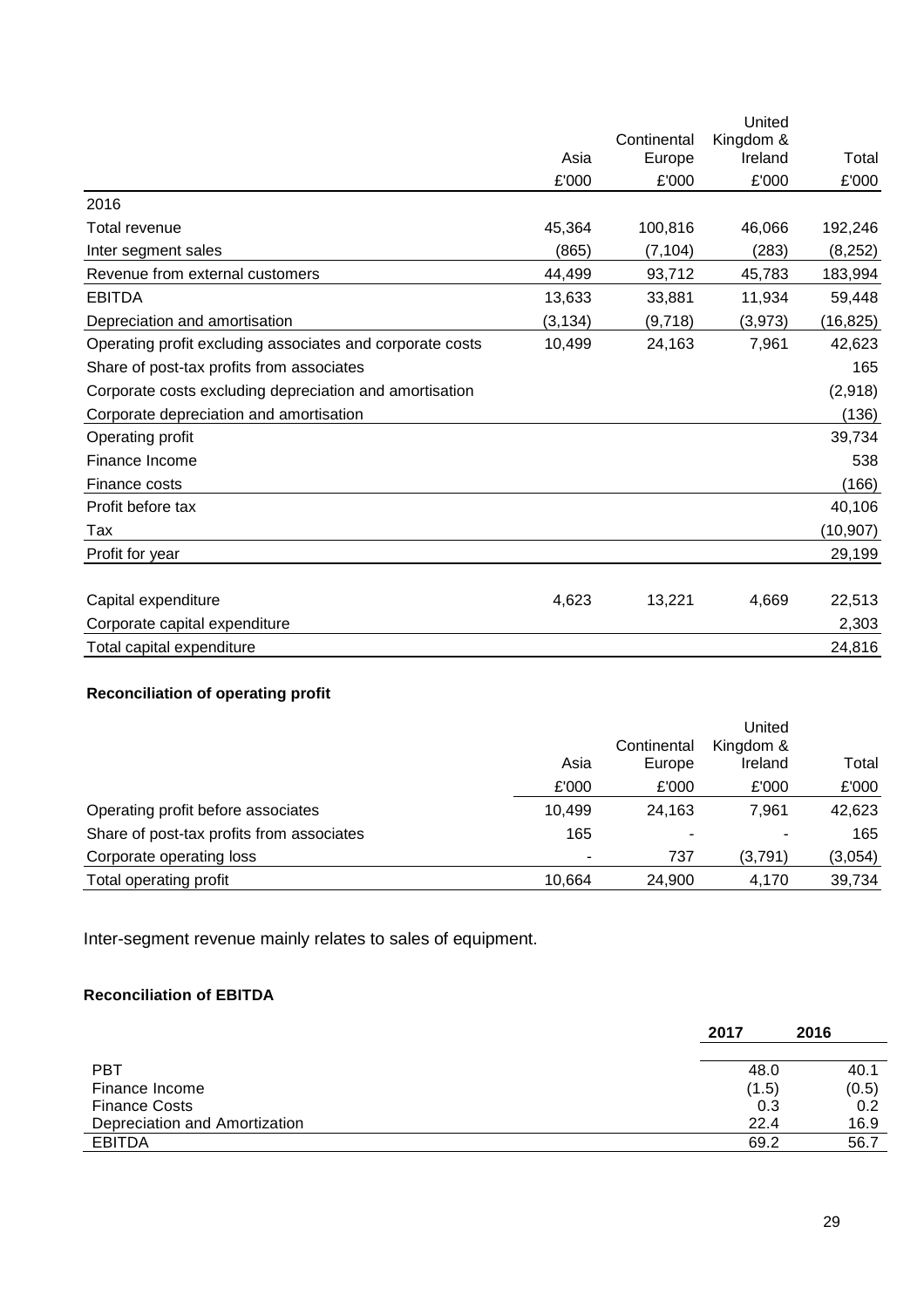# **3. Taxation**

Tax charges/ (credits) in the statement of comprehensive income

|                                                                                                  | 2017   | 2016   |
|--------------------------------------------------------------------------------------------------|--------|--------|
|                                                                                                  | £'000  | £'000  |
| <b>Current taxation</b>                                                                          |        |        |
| UK Corporation tax                                                                               |        |        |
| - current year                                                                                   | 2,641  | 1,965  |
| - prior years                                                                                    | (26)   | (15)   |
|                                                                                                  | 2,615  | 1,950  |
| Overseas taxation                                                                                |        |        |
| - current year                                                                                   | 8,917  | 9,023  |
| - prior years                                                                                    | (333)  | (64)   |
|                                                                                                  | 8,584  | 8,959  |
| Total current taxation                                                                           | 11,199 | 10,909 |
| <b>Deferred taxation</b>                                                                         |        |        |
| Origination and reversal of temporary differences                                                |        |        |
| - current -year - UK                                                                             | 326    | (520)  |
| - current -year - overseas                                                                       | 1,225  | 256    |
| Adjustments to estimated recoverable amounts of deferred<br>tax assets arising in previous years |        |        |
| $-UK$                                                                                            | 201    | (15)   |
| - Overseas                                                                                       | (124)  | 205    |
| Impact of change in rate                                                                         | 74     | 72     |
| Total deferred tax                                                                               | 1,702  | (2)    |
| Tax charge in the statement of comprehensive income                                              | 12,901 | 10,907 |

### **4. Earnings per share**

Basic earnings per share amounts are calculated by dividing net earnings attributable to shareholders of the Parent of £34,991,000 (2016: £29,0660,000) by the weighted average number of shares in issue during the year, excluding those held, where applicable, as treasury shares.

Diluted earnings per share amounts are calculated by dividing the net earnings attributable to shareholders of the Parent by the weighted average number of shares outstanding during the year plus the weighted average number of shares that would be issued on conversion of all the dilutive potential shares into shares. The Group has only one category of dilutive potential shares: the share options granted to senior staff, including directors.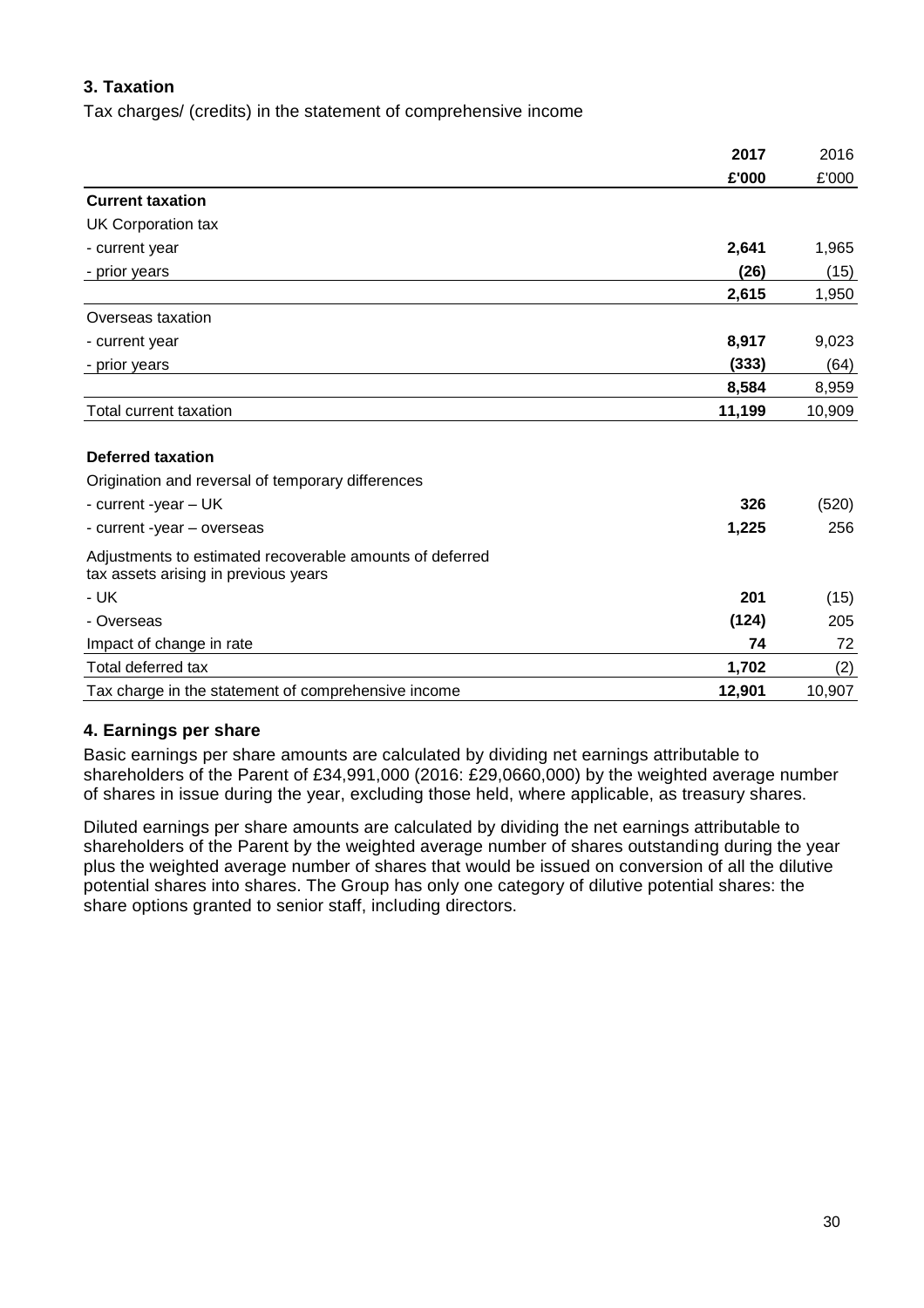The earnings and weighted average number of shares used in the calculation are set out in the table below:

|                                                              |                          | 2017                                     |                                           |                   | 2016                                                |                                |
|--------------------------------------------------------------|--------------------------|------------------------------------------|-------------------------------------------|-------------------|-----------------------------------------------------|--------------------------------|
|                                                              | <b>Earnings</b><br>£'000 | Weighted<br>number of<br>shares<br>£'000 | average Earnings<br>per<br>share<br>pence | Earnings<br>£'000 | Weighted<br>average<br>number of<br>shares<br>£'000 | Earnings<br>per share<br>pence |
| Basic earnings per share<br>Effect of dilutive share options | 34,991                   | 376,141<br>1,321                         | 9.30<br>(0.03)                            | 29,066            | 374,121<br>2,514                                    | 7.77<br>(0.05)                 |
| Diluted earnings per share                                   | 34,991                   | 377,462                                  | 9.27                                      | 29,066            | 376,635                                             | 7.72                           |

Potential shares (for example, arising from exercising share options) are treated as dilutive only when their conversion to shares would decrease basic earnings per share or increase loss per share from continuing operations.

# **5. Dividends paid and proposed**

### **Year ended 30 April 2017 – Proposed dividends not yet paid**

The Board declared an interim dividend of 3.09p per share for the year ended 30 April 2017, amounting to £11,633,000 which was paid on 11 May 2017. The Board proposes a final dividend for the year ended 30 April 2017 of 3.94p per share, which is subject to shareholders' approval at the Annual General Meeting to be held on 25 October 2017.

### **Year ended 30 April 2016 – Paid after 30 April 2016**

The Board declared an interim dividend of 2.575p per share for the year ended 30 April 2016, amounting to £9,669,000 which was paid on 12 May 2016. The Board proposed a final dividend for the year ended 30 April 2016 of 3.285p per share, amounting to £12,365,000 which was paid on 10 November 2016 and a special dividend of 2.815p per share which was paid on 10 November 2016

### **6. Non-Current assets**

|                                         | Goodwill | Intangible | Property, plant | Investment |
|-----------------------------------------|----------|------------|-----------------|------------|
|                                         |          | assets     | & equipment     | property   |
|                                         | £'000    | £'000      | £'000           | £'000      |
| Net book value at 1 May 2016            | 11.606   | 8,706      | 56.094          | 629        |
| Exchange difference and other movements | 206      | 547        | 3,942           | 48         |
| Additions - photobooths and vending     |          |            |                 |            |
| equipment                               |          |            | 33.787          |            |
| Additions - other assets                |          | 6,686      | 3.000           |            |
| Additions – new subsidiaries            |          |            |                 |            |
| Amortisation                            |          | (2, 479)   |                 |            |
| Depreciation                            |          |            | (19, 929)       | (15)       |
| <b>Reclassifications</b>                |          |            |                 |            |
| Transfer to assets held for sale        |          |            |                 |            |
| Disposals at net book value             |          | (9)        | (1, 905)        |            |
| Net book value at 30 April 2017         | 11,812   | 13,451     | 74,989          | 662        |